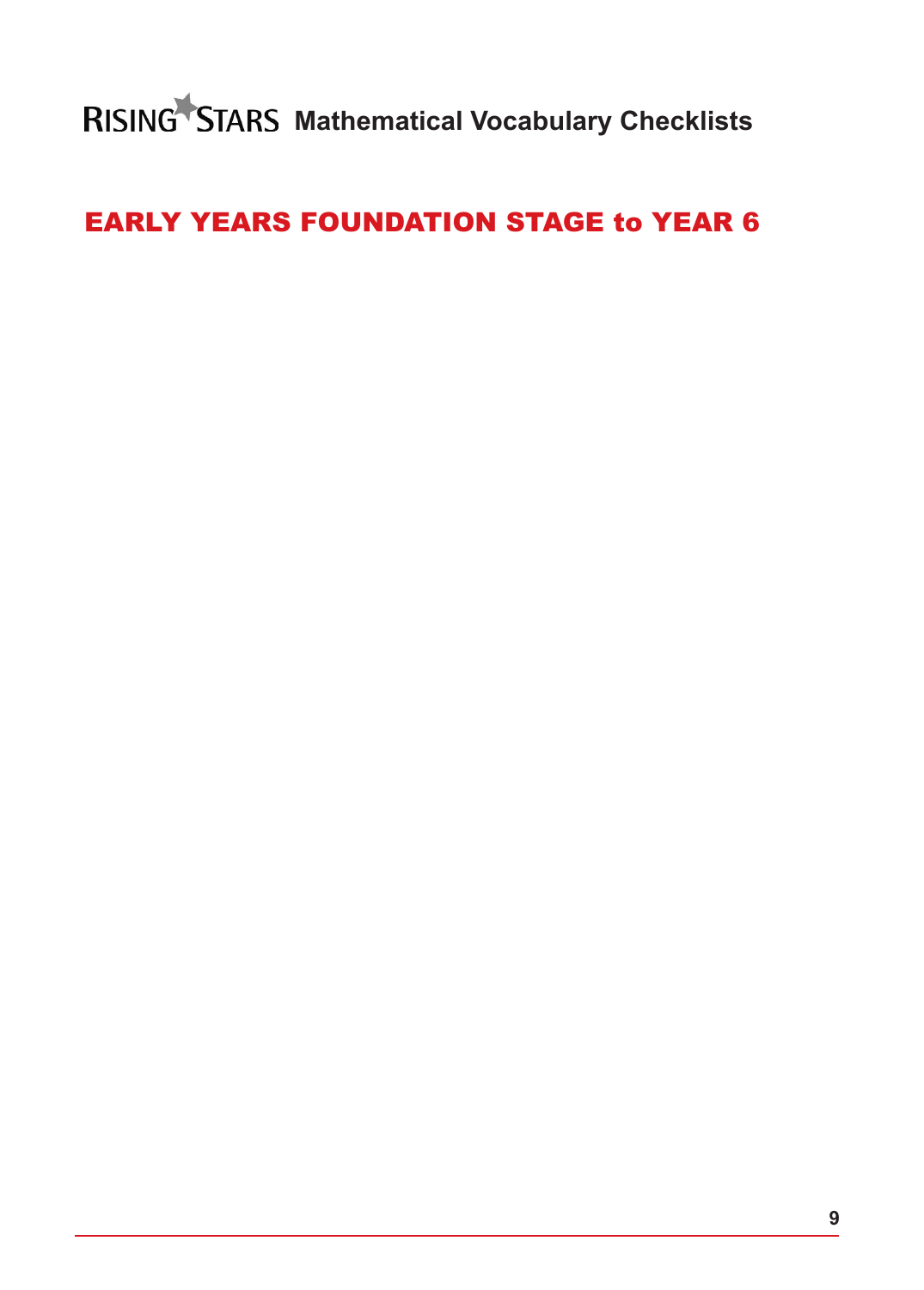# **EARLY YEARS FOUNDATION STAGE**

# **NUMBER**

## **Number and place value**

*Number* zero number one, two, three … to twenty and beyond teens numbers, eleven, twelve … twenty none how many …? count, count (up) to, count on (from, to), count back (from, to) count in ones, twos, fives, tens is the same as more, less odd, even few pattern pair

*Place value*  ones tens digit the same number as, as many as more, larger, bigger, greater fewer, smaller, less

fewest, smallest, least most, biggest, largest, greatest one more, ten more one less, ten less compare order size first, second, third… twentieth last, last but one before, after next between

*Estimating*  guess how many …? estimate nearly close to about the same as just over, just under too many, too few enough, not enough

## **Addition and subtraction**

add, more, and make, sum, total altogether double one more, two more … ten more how many more to make …? how many more is … than …? how much more is …? take away how many are left/left over? how many have gone? one less, two less, ten less … how many fewer is … than …? how much less is ? difference between

## **Multiplication and division** sharing doubling halving number patterns

**Fractions** parts of a whole half quarter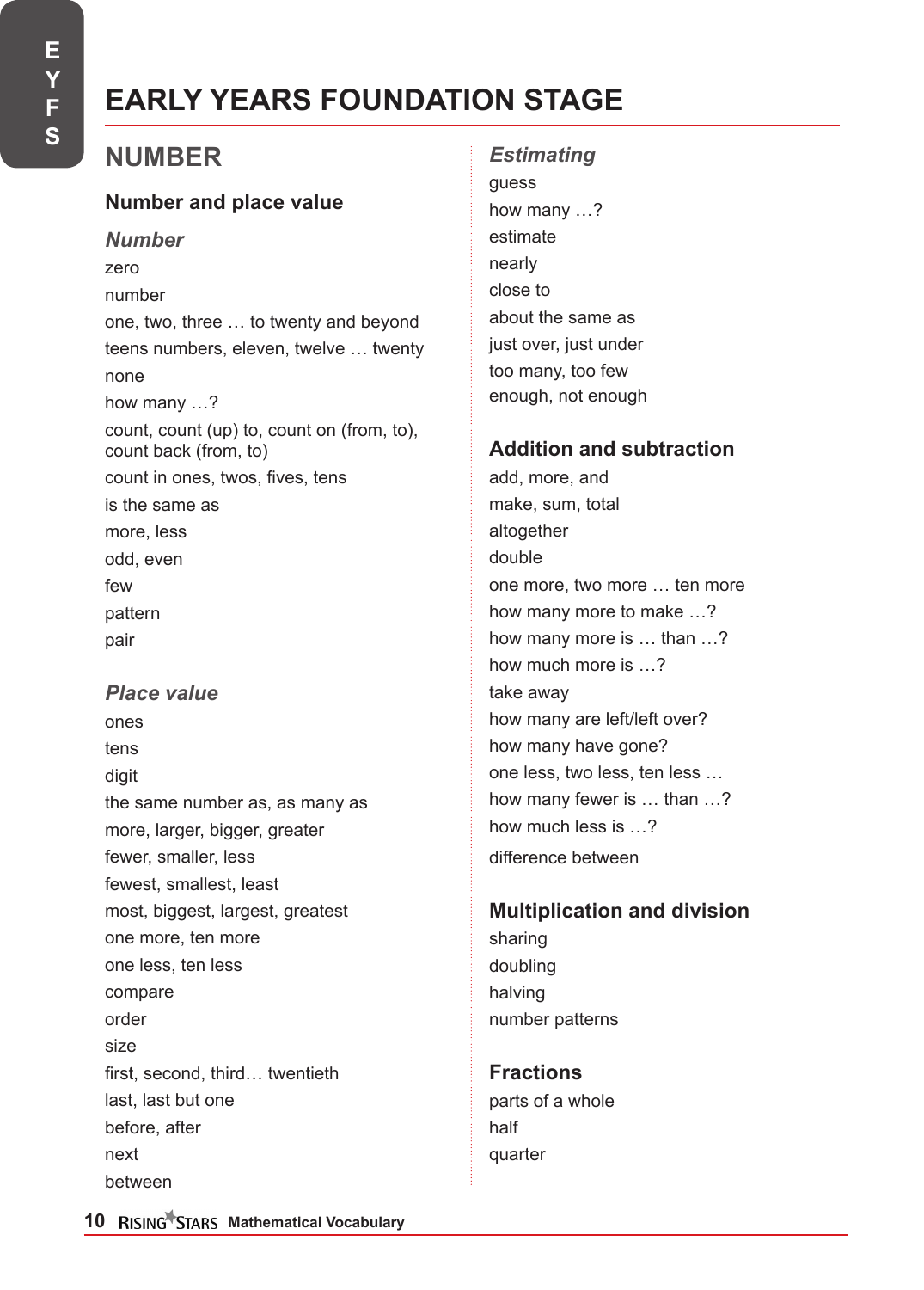# **MEASUREMENT**

measure size compare guess, estimate enough, not enough too much, too little too many, too few nearly, close to, about the same as just over, just under

## *Length*

metre length, height, width, depth long, short, tall high, low wide, narrow thick, thin longer, shorter, taller, higher … and so on longest, shortest, tallest, highest … and so on far, near, close

## *Weight*

weigh, weighs, balances heavy, light heavier than, lighter than heaviest, lightest scales

# *Capacity and volume*

full empty half full holds container

### *Time*

time days of the week, Monday, Tuesday … day, week birthday, holiday morning, afternoon, evening, night bedtime, dinner time, playtime today, yesterday, tomorrow before, after next, last now, soon, early, late quick, quicker, quickest, quickly slow, slower, slowest, slowly old, older, oldest new, newer, newest takes longer, takes less time hour, o'clock clock, watch, hands

# *Money*

money coin penny, pence, pound price, cost buy, sell spend, spent pay

# **GEOMETRY Properties of shape**

shape, pattern flat curved, straight round hollow, solid sort make, build, draw size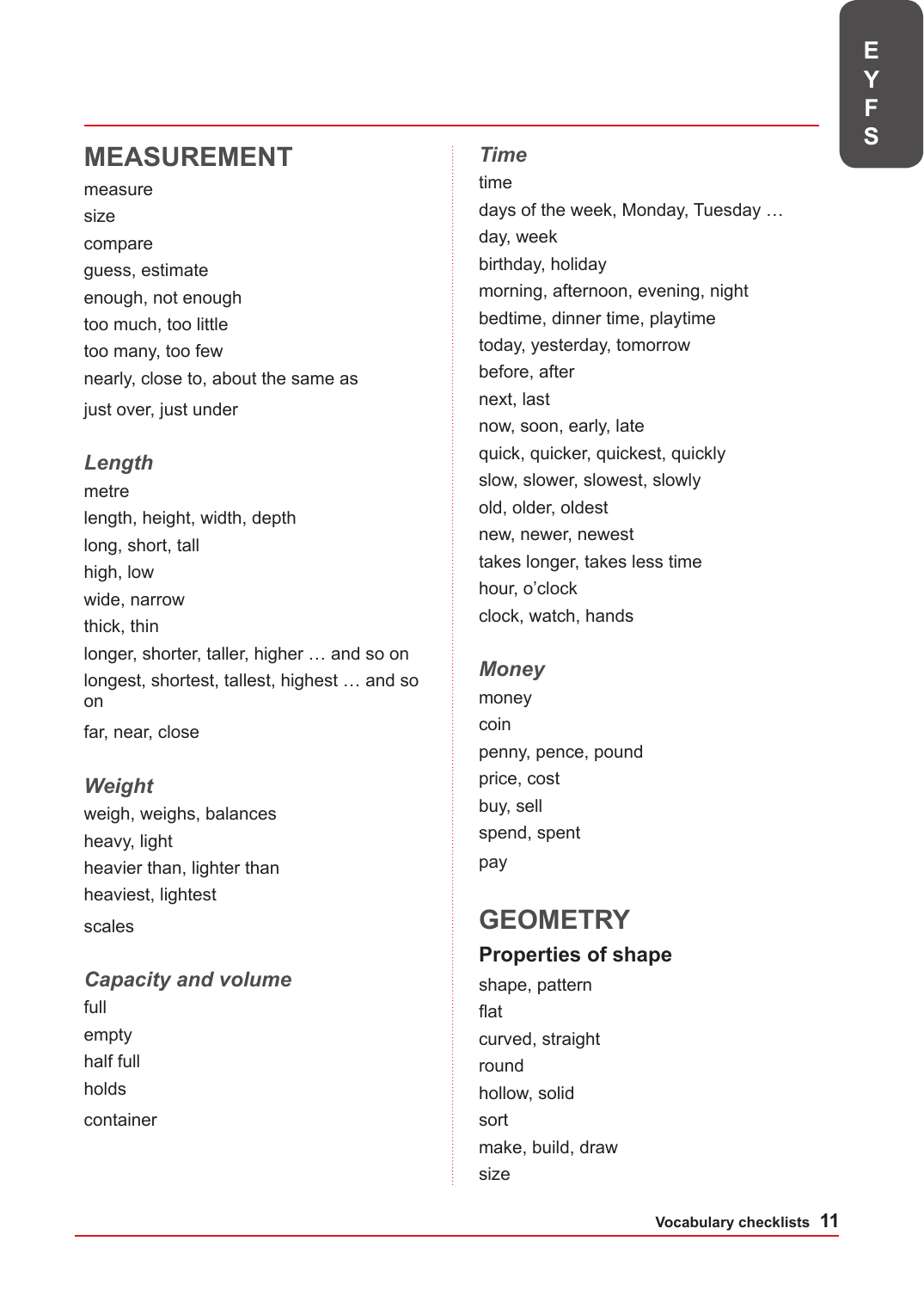bigger, larger, smaller symmetrical pattern, repeating pattern match

# *2-D shape*

corner, side rectangle (including square) circle triangle

## *3-D shape*

face, edge, vertex, vertices cube pyramid sphere cone

# **Position and direction**

position over, under above, below top, bottom, side on, in outside, inside around in front, behind front, back beside, next to opposite apart between middle, edge corner direction left, right up, down forwards, backwards, sideways

across next to, close, near, far along through to, from, towards, away from movement slide roll turn stretch, bend whole turn, half turn

# **STATISTICS**

count, sort group, set list

# **GENERAL**

pattern puzzle what could we try next? how did you work it out? recognise describe draw compare sort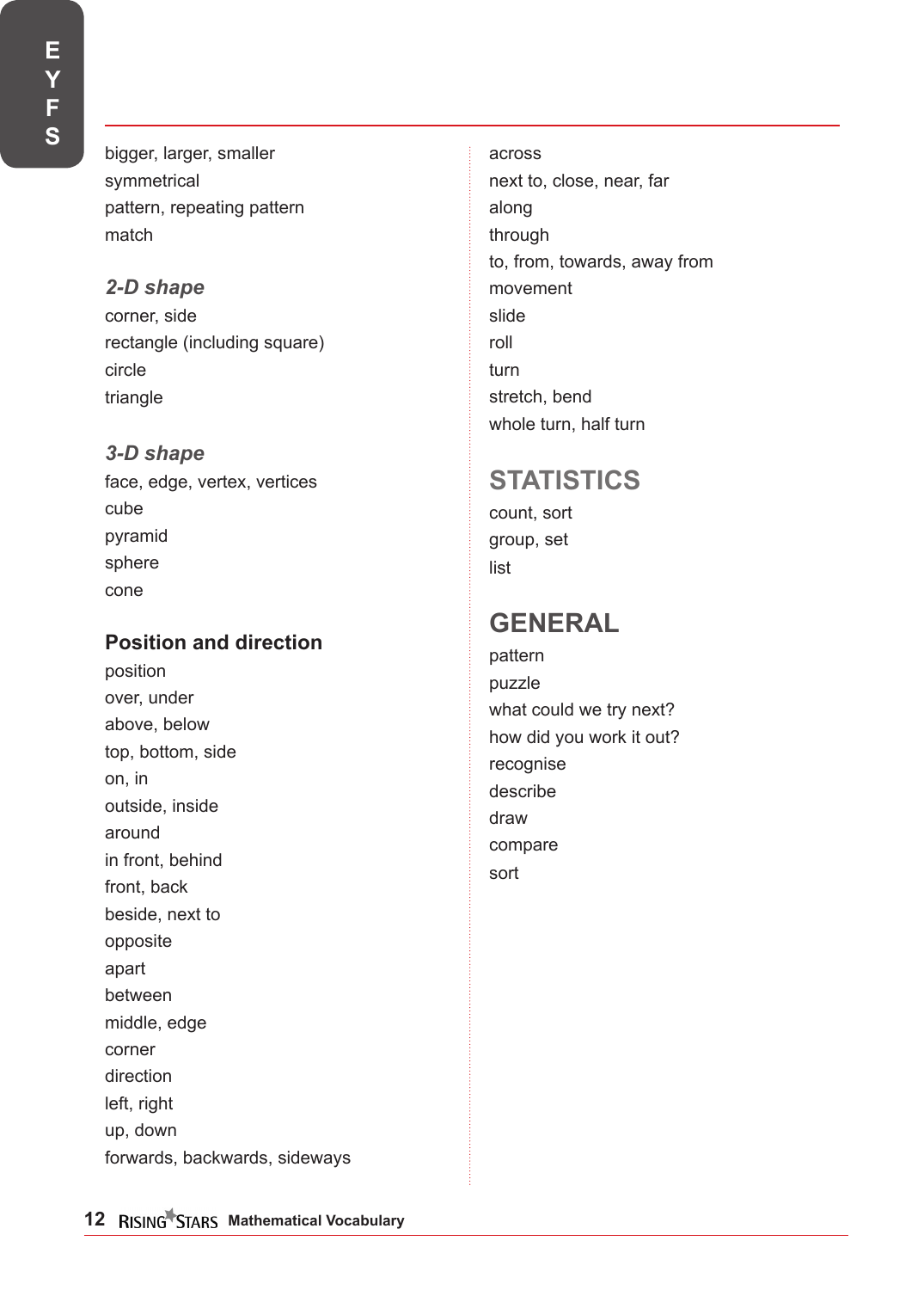# **YEAR 1**

# **NUMBER**

## **Number and place value**

*Number* number numeral zero one, two, three … twenty teens numbers, eleven, twelve … twenty twenty-one, twenty-two … one hundred none how many …? count, count (up) to, count on (from, to), count back (from, to) forwards backwards count in ones, twos, fives, tens equal to equivalent to is the same as more, less most, least many odd, even multiple of few pattern pair *Place value*

ones tens digit the same number as, as many as more, larger, bigger, greater fewer, smaller, less fewest, smallest, least most, biggest, largest, greatest one more, ten more

one less, ten less equal to one more, ten more one less, ten less compare order size first, second, third… twentieth last, last but one before, after next between half-way between above, below

#### *Estimating*

guess how many ...? estimate nearly roughly close to about the same as just over, just under too many, too few enough, not enough

# **Addition and subtraction**

addition add, more, and make, sum, total altogether double near double half, halve one more, two more … ten more how many more to make …? how many more is … than …? how much more is …?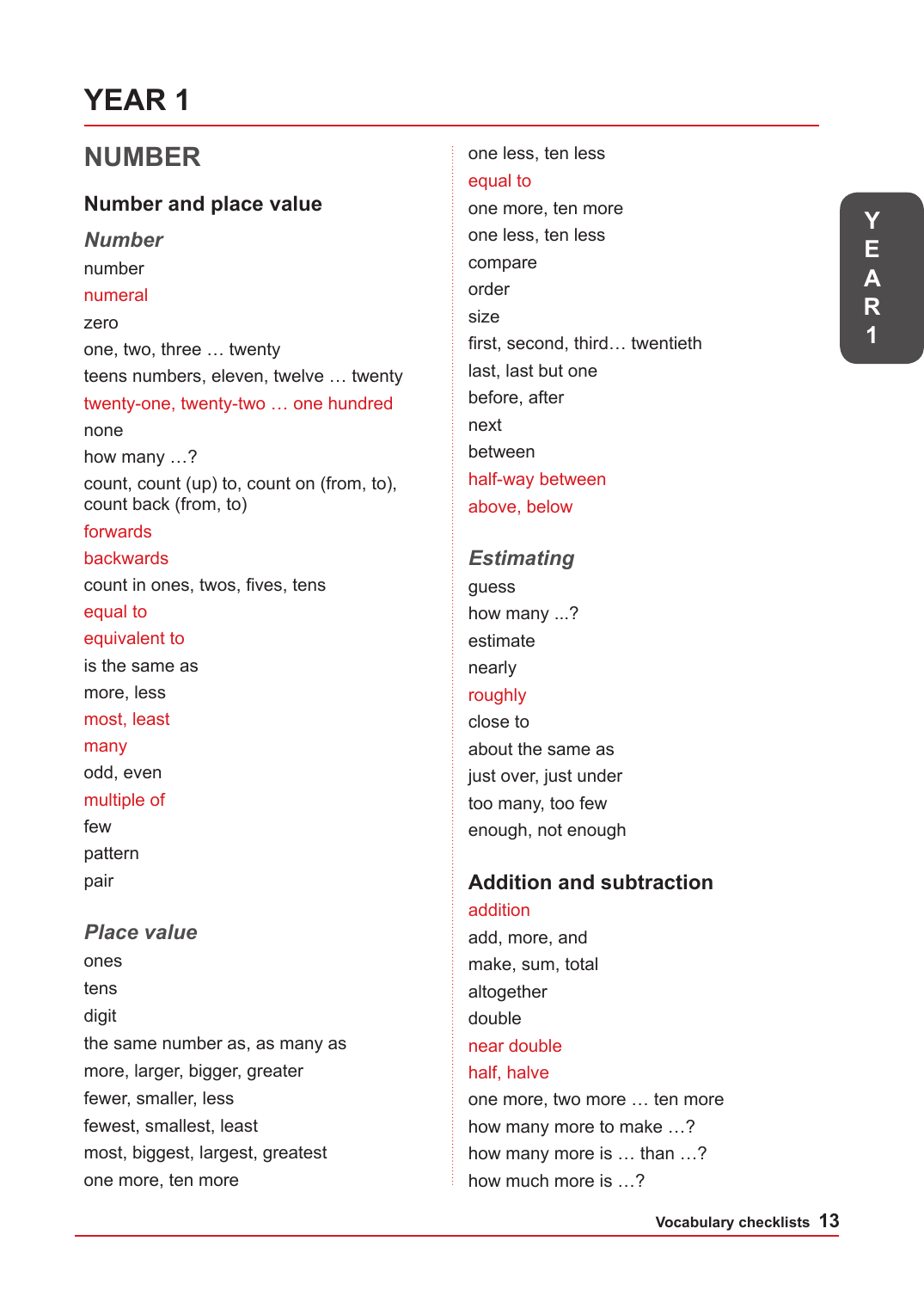#### subtract

take away how many are left/left over? how many have gone? one less, two less, ten less … how many fewer is … than …? how much less is …? difference between equals is the same as number bonds/pairs missing number

### **Multiplication and division**

multiplication multiply multiplied by multiple division dividing grouping sharing doubling halving array number patterns

## **Fractions**

fraction equal part equal grouping equal sharing parts of a whole half one of two equal parts quarter one of four equal parts

# **MEASUREMENT**

measure

#### measurement

size compare guess, estimate enough, not enough too much, too little too many, too few nearly, close to, about the same as roughly just over, just under

#### *Length*

centimetre, metre length, height, width, depth long, short, tall high, low wide, narrow thick, thin longer, shorter, taller, higher … and so on longest, shortest, tallest, highest … and so on far, near, close ruler metre stick

### *Weight* kilogram, half kilogram

weigh, weighs, balances heavy, light heavier than, lighter than heaviest, lightest scales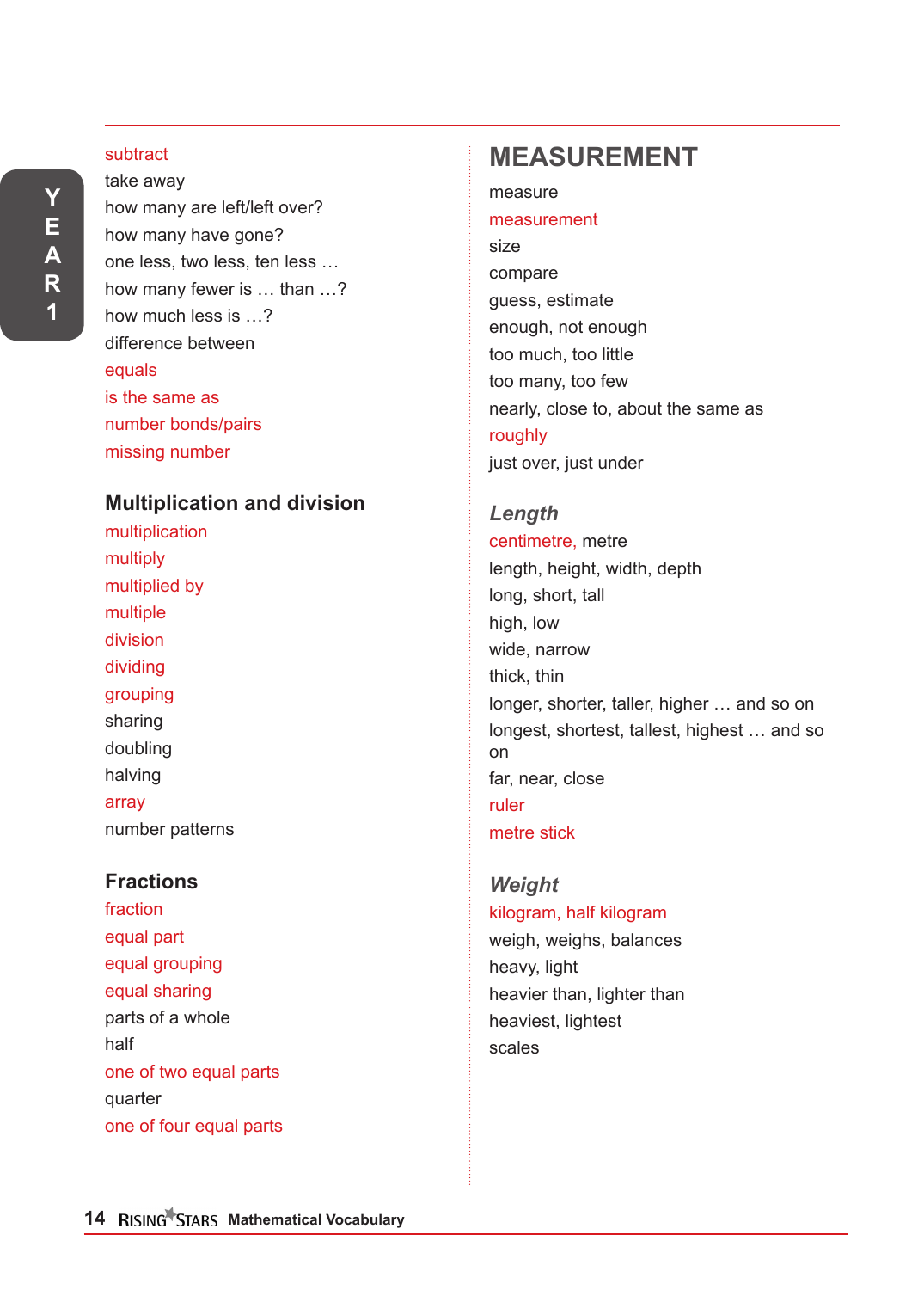## *Capacity and volume*  litre, half litre capacity volume full empty more than less than

half full quarter full

holds

container

### *Time*

time days of the week, Monday, Tuesday … months of the year (January, February ...) seasons: spring, summer, autumn, winter day, week, weekend, month, year birthday, holiday morning, afternoon, evening, night bedtime, dinner time, playtime today, yesterday, tomorrow before, after earlier, later next, first, last midnight date now, soon, early, late quick, quicker, quickest, quickly slow, slower, slowest, slowly old, older, oldest new, newer, newest takes longer, takes less time how long ago? how long will it be to …? how long will it take to …? how often? always, never, often, sometimes

#### usually

once, twice hour, o'clock, half past, quarter past, quarter to clock, clock face, watch, hands hour hand, minute hand hours, minutes

# *Money*

money coin penny, pence, pound price, cost buy, sell spend, spent pay change dear, costs more cheap, costs less, cheaper costs the same as how much …? how many …? total

# **GEOMETRY Properties of shape**

shape, pattern flat curved, straight round hollow, solid sort make, build, draw size bigger, larger, smaller symmetry, symmetrical, symmetrical pattern pattern, repeating pattern match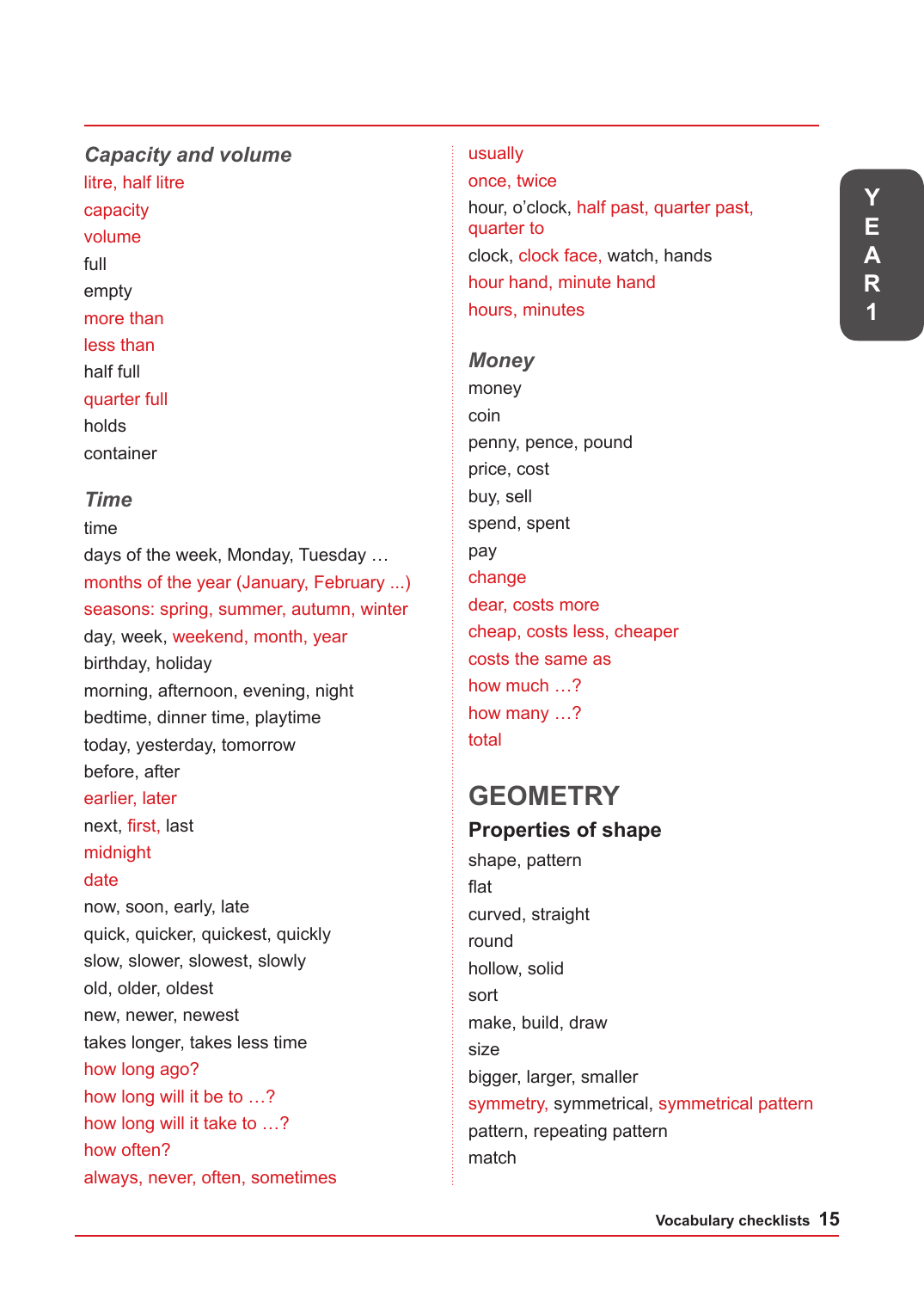*2-D shape* corner, side point, pointed rectangle (including square) circle triangle

*3-D shape* face, edge, vertex, vertices cube, cuboid pyramid sphere cone cylinder

## **Position and direction**

position over, under, underneath above, below top, bottom, side on, in outside, inside around in front, behind front, back beside, next to opposite apart between middle, edge centre corner direction journey left, right up, down forwards, backwards, sideways

next to, close, near, far along through to, from, towards, away from movement slide roll turn stretch, bend whole turn, half turn, quarter turn, three-quarter turn

# **STATISTICS**

count, sort, vote group, set list, table

# **GENERAL**

pattern puzzle problem, problem solving mental, mentally what could we try next? how did you work it out? explain your thinking

recognise describe draw compare sort

across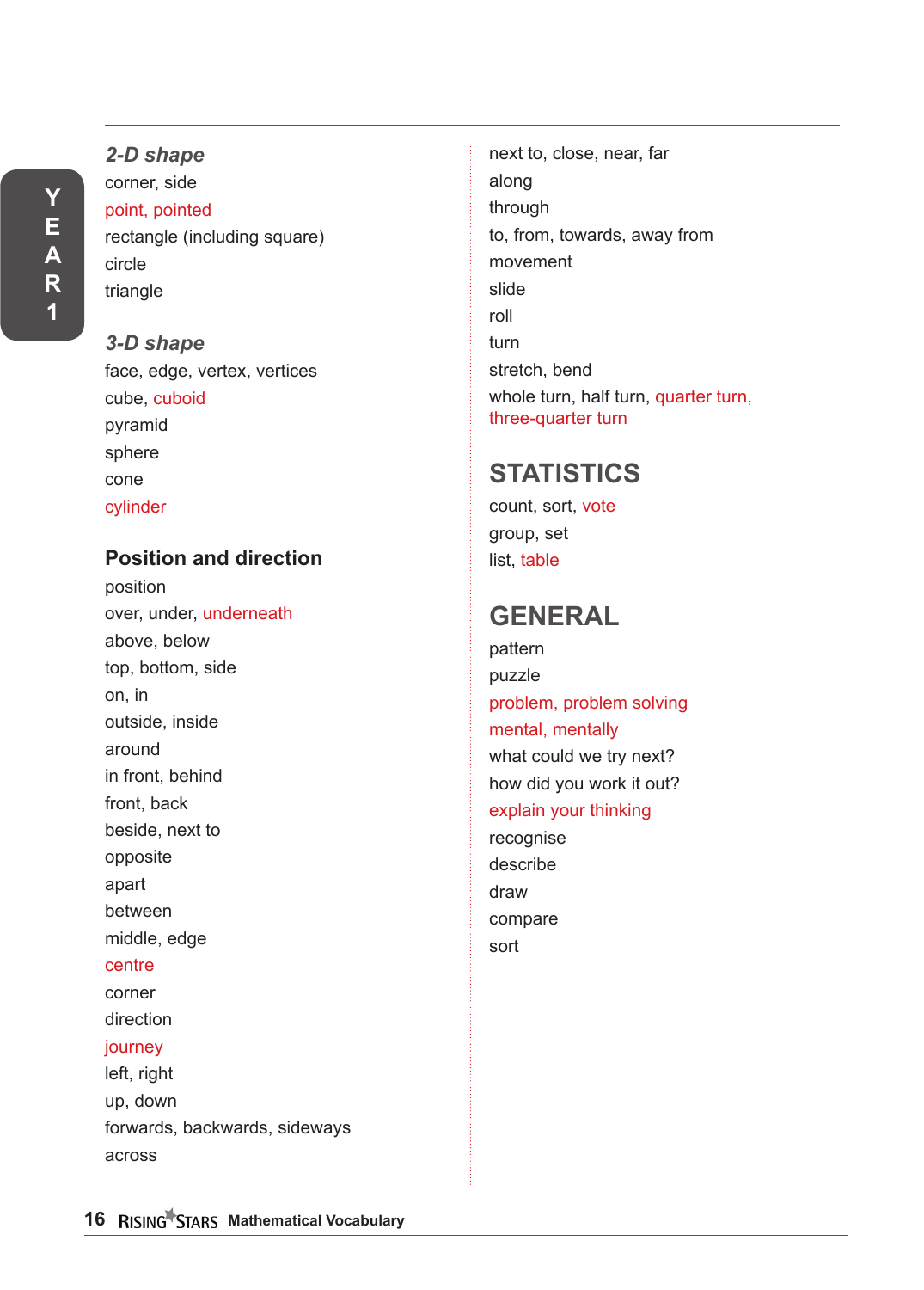# **YEAR 2**

# **NUMBER**

## **Number and place value**

*Number* number numeral zero one, two, three … twenty teens numbers, eleven, twelve … twenty twenty-one, twenty-two … one hundred, two hundred … one thousand none how many …? count, count (up) to, count on (from, to), count back (from, to) forwards backwards count in ones, twos, fives, tens, threes, fours and so on equal to equivalent to is the same as more, less most, least tally many odd, even multiple of sequence continue predict few pattern pair, rule > greater than < less than

*Place value*  ones tens, hundreds digit one-, two- or three-digit number place, place value stands for, represents exchange the same number as, as many as more, larger, bigger, greater fewer, smaller, less fewest, smallest, least most, biggest, largest, greatest one more, ten more one less, ten less equal to compare order size first, second, third … twentieth twenty-first, twenty-second … last, last but one before, after next between halfway between above, below

### *Estimating*

guess how many ...? estimate nearly roughly close to about the same as just over, just under exact, exactly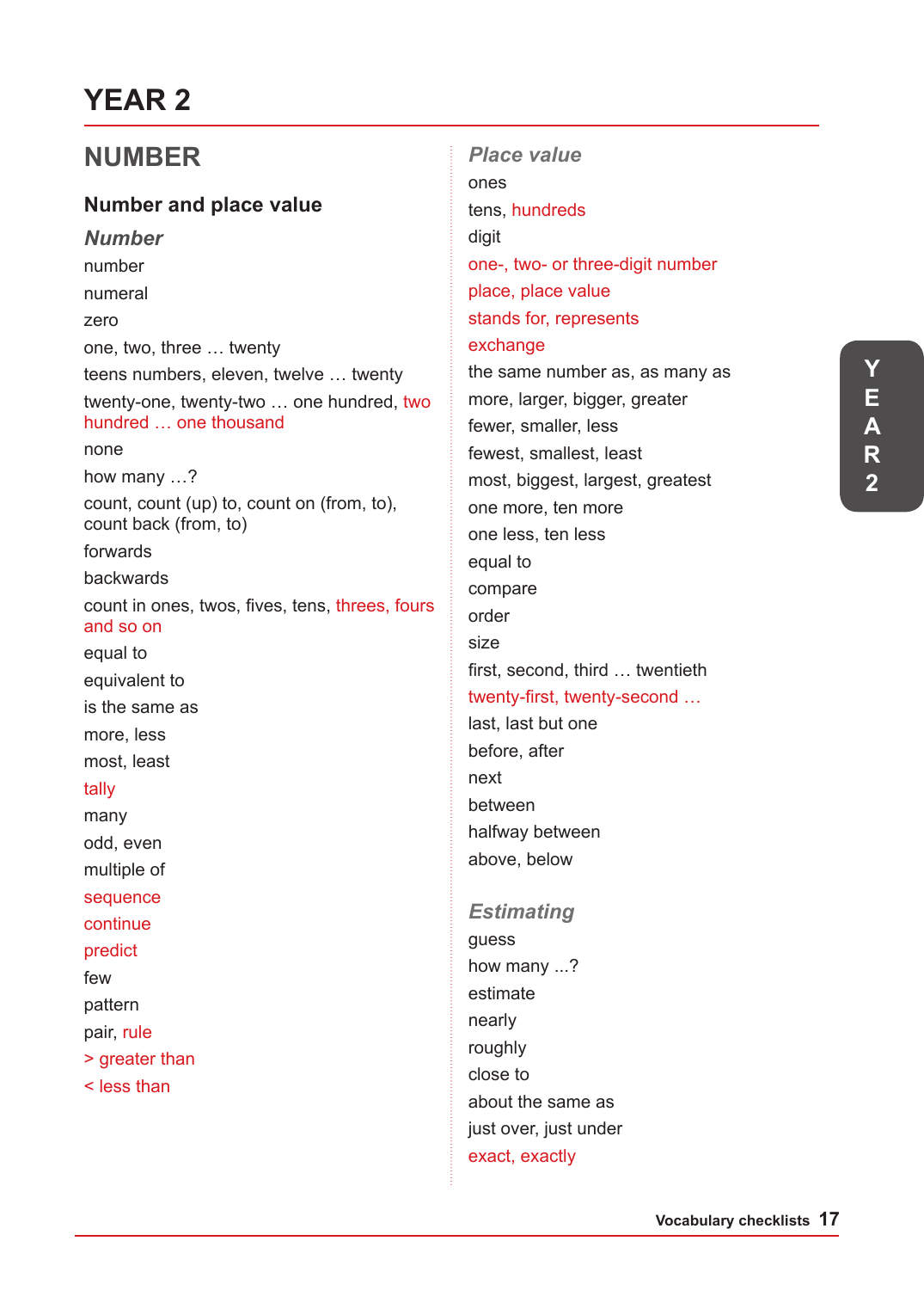**Y E A R 2**

too many, too few enough, not enough

### **Addition and subtraction**

addition add, more, and make, sum, total altogether double near double half, halve one more, two more … ten more … one hundred more how many more to make …? how many more is … than …? how much more is …? subtract take away how many are left/left over? how many have gone? one less, two less, ten less … one hundred less how many fewer is … than …? how much less is …? difference between equals is the same as number bonds/pairs/facts tens boundary

## **Multiplication and division**

multiplication multiply multiplied by multiple groups of times once, twice, three times … ten times repeated addition

division dividing, divide, divided by, divided into grouping sharing, share, share equally left, left over one each, two each, three each … ten each group in pairs, threes … tens equal groups of doubling halving array row, column number patterns multiplication table multiplication fact, division fact

## **Fractions**

fraction equivalent fraction mixed number numerator, denominator equal part equal grouping equal sharing parts of a whole half, two halves one of two equal parts quarter, two quarters, three quarters one of four equal parts one third, two thirds one of three equal parts

# **MEASUREMENT**

measure measurement size compare measuring scale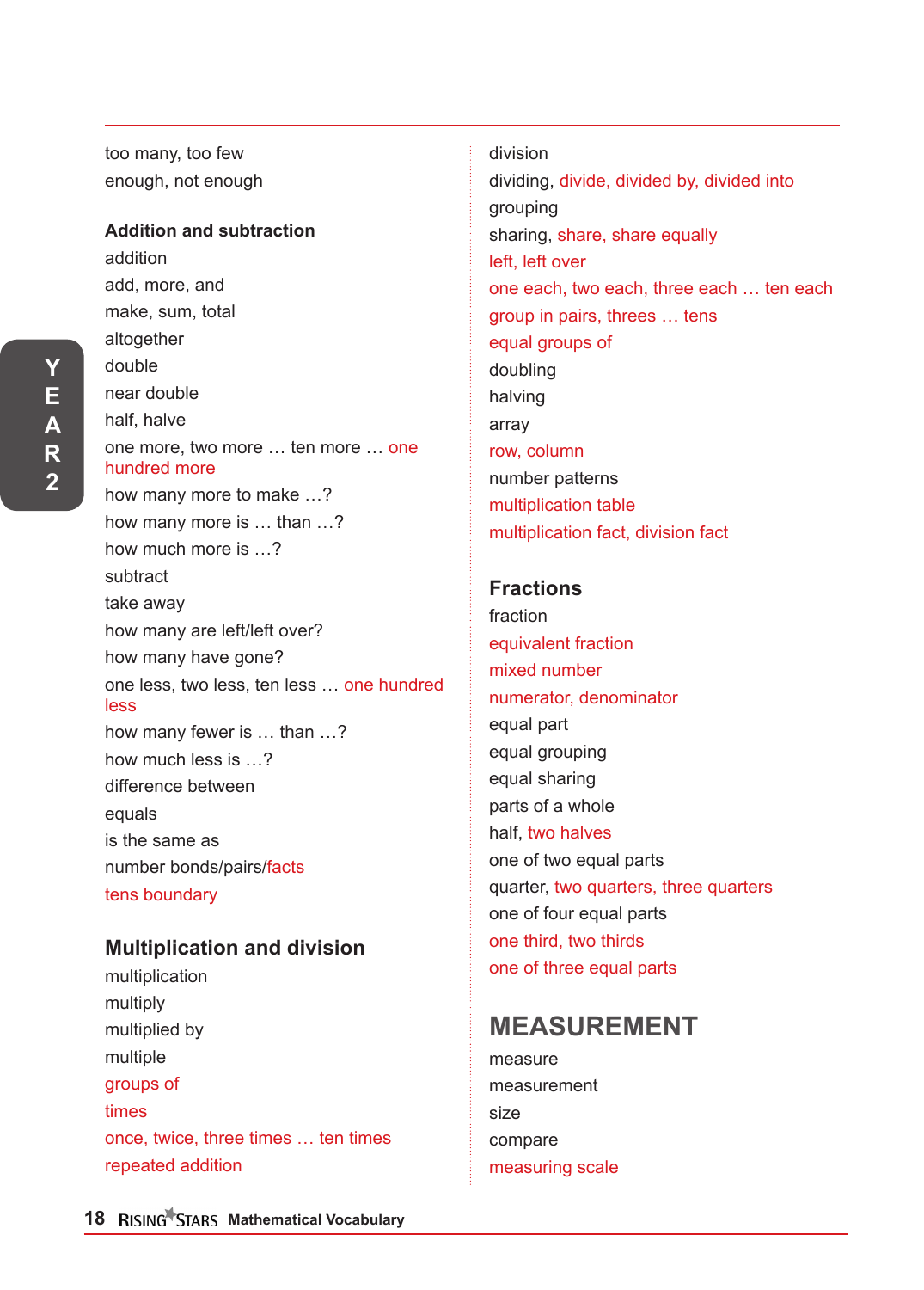**R 2**

guess, estimate enough, not enough too much, too little too many, too few nearly, close to, about the same as roughly just over, just under

### *Length*

centimetre, metre length, height, width, depth long, short, tall high, low wide, narrow thick, thin longer, shorter, taller, higher … and so on longest, shortest, tallest, highest … and so on far, further, furthest, near, close ruler metre stick, tape measure

## *Weight*

kilogram, half kilogram, gram weigh, weighs, balances heavy, light heavier than, lighter than heaviest, lightest scales

#### *Capacity and volume*

litre, half litre, millilitre capacity volume full empty more than less than half full

quarter full holds, contains container

#### *Temperature* temperature degree

### *Time*

time days of the week, Monday, Tuesday … months of the year (January, February ...) seasons: spring, summer, autumn, winter day, week, weekend, fortnight, month, year birthday, holiday morning, afternoon, evening, night bedtime, dinnertime, playtime today, yesterday, tomorrow before, after earlier, later next, first, last midnight date now, soon, early, late quick, quicker, quickest, quickly slow, slower, slowest, slowly old, older, oldest new, newer, newest takes longer, takes less time how long ago? how long will it be to …? how long will it take to …? how often? always, never, often, sometimes usually once, twice hour, o'clock, half past, quarter past, quarter to 5, 10, 15 … minutes past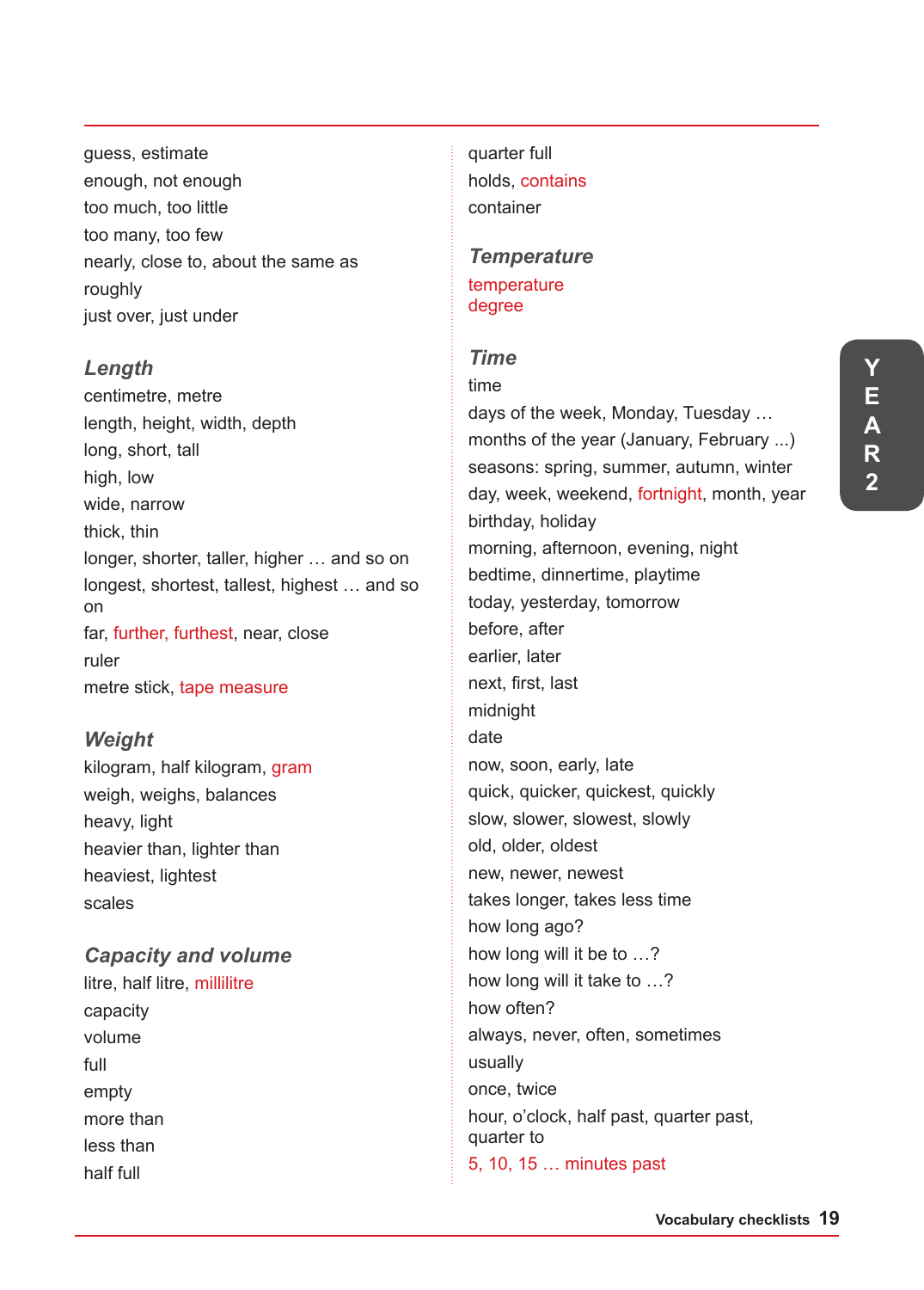clock, clock face, watch, hands digital/analogue clock/watch, timer hour hand, minute hand hours, minutes, seconds

#### *Money*

**Y E A R 2**

money coin penny, pence, pound price, cost buy, bought, sell, sold spend, spent pay change dear, costs more cheap, costs less, cheaper costs the same as how much …? how many …? total

# **GEOMETRY**

### **Properties of shape**

shape, pattern flat curved, straight round hollow, solid sort make, build, draw surface size bigger, larger, smaller symmetry, symmetrical, symmetrical pattern line symmetry pattern, repeating pattern match

*2-D shape* corner, side point, pointed rectangle (including square), rectangular circle, circular triangle, triangular pentagon hexagon octagon

*3-D shape* face, edge, vertex, vertices cube, cuboid pyramid sphere cone cylinder

## **Position and direction**

position over, under, underneath above, below top, bottom, side on, in outside, inside around in front, behind front, back beside, next to opposite apart between middle, edge centre corner direction journey, route left, right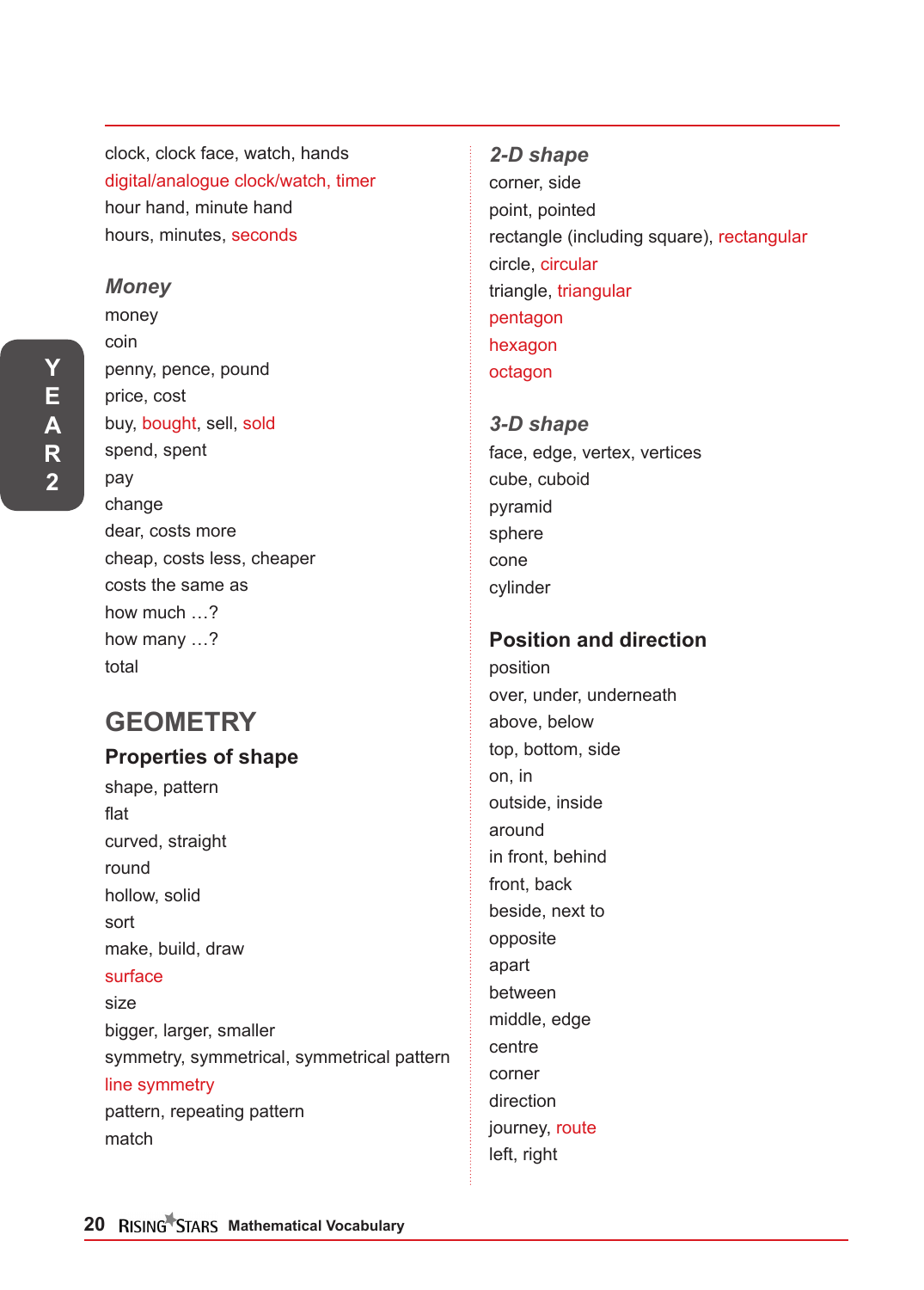up, down higher, lower forwards, backwards, sideways across next to, close, near, far along through to, from, towards, away from clockwise, anticlockwise movement slide roll turn stretch, bend whole turn, half turn, quarter turn, three-quarter turn right angle straight line

# **STATISTICS**

count, tally, sort, vote graph, block graph, pictogram represent group, set list, table label, title most popular, most common least popular, least common

# **GENERAL**

pattern puzzle problem, problem solving mental, mentally what could we try next? how did you work it out? show how you … explain your thinking

explain your method describe the pattern describe the rule investigate recognise describe draw compare sort mental calculation written calculation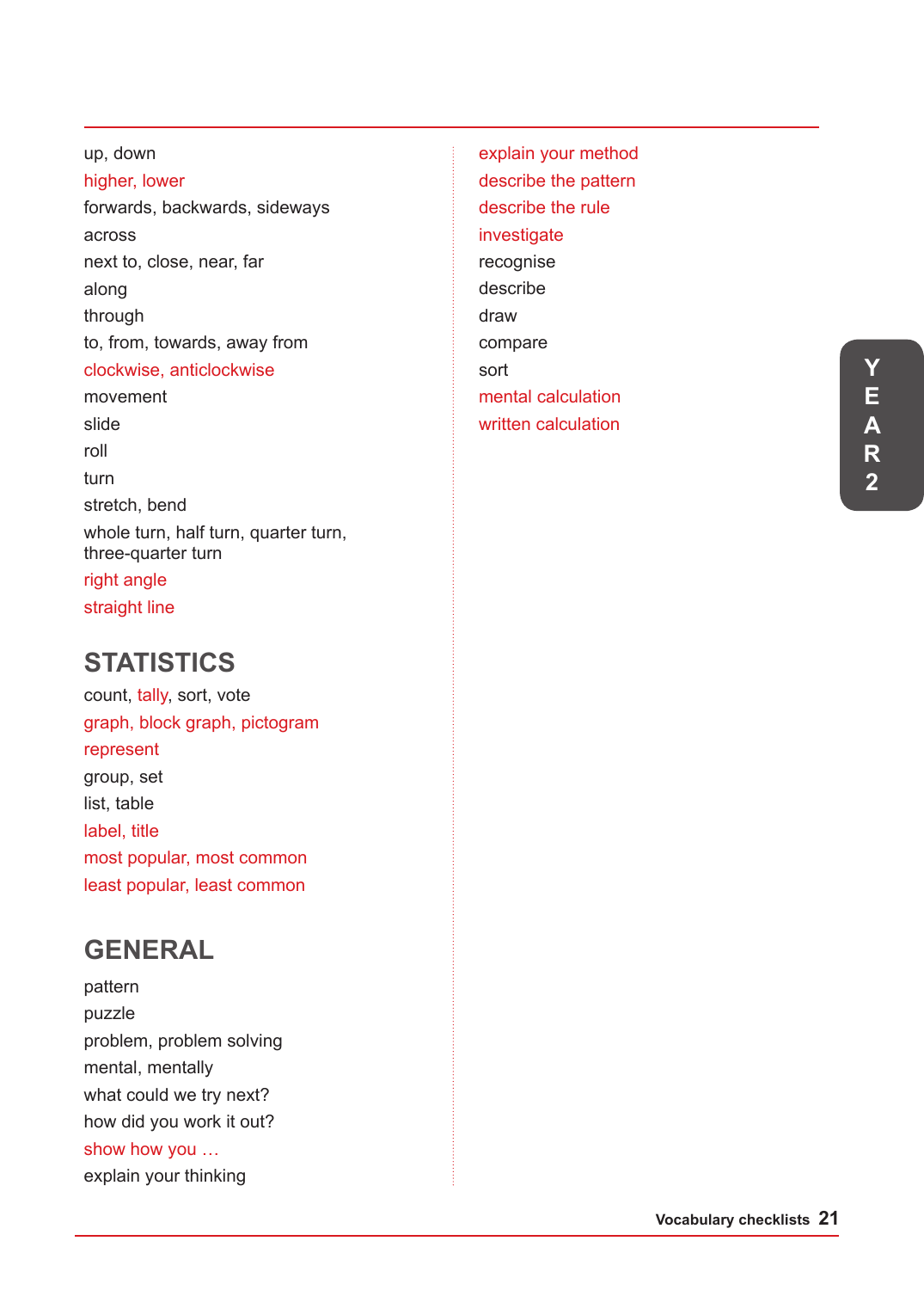# **YEAR 3**

# **NUMBER**

## **Number and place value**

*Number* number numeral zero one, two, three … twenty teens numbers, eleven, twelve … twenty twenty-one, twenty-two … one hundred, two hundred … one thousand none how many …? count, count (up) to, count on (from, to), count back (from, to) forwards backwards count in ones, twos, fives, tens, threes, fours, eights, fifties and so on to hundreds equal to equivalent to is the same as more, less most, least tally many odd, even multiple of, factor of sequence continue predict few pattern pair, rule relationship > greater than < less than Roman numerals

*Place value*  ones tens, hundreds digit one-, two- or three-digit number place, place value stands for, represents exchange the same number as, as many as more, larger, bigger, greater fewer, smaller, less fewest, smallest, least most, biggest, largest, greatest one more, ten more, one hundred more one less, ten less, one hundred less equal to compare order size first, second, third … twentieth twenty-first, twenty-second … last, last but one before, after next between halfway between above, below

#### *Estimating*

guess how many ...? estimate nearly roughly close to approximate, approximately about the same as just over, just under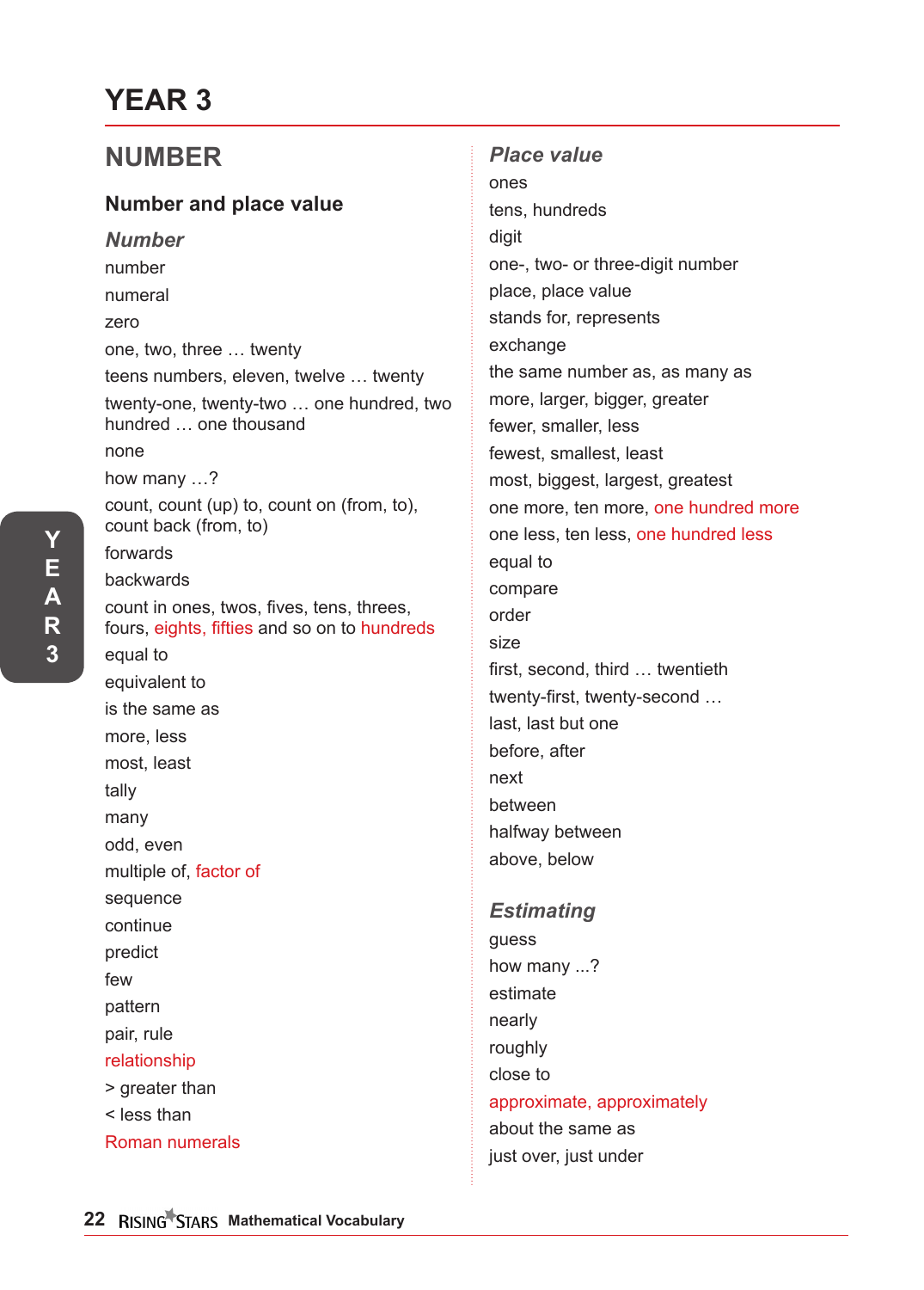exact, exactly too many, too few enough, not enough round, nearest, round to the nearest ten, hundred round up, round down

## **Addition and subtraction**

addition add, more, and make, sum, total altogether double near double half, halve one more, two more … ten more … one hundred more how many more to make …? how many more is … than …? how much more is …? subtract take away how many are left/left over? how many have gone? one less, two less, ten less … one hundred less how many fewer is … than …? how much less is …? difference between equals is the same as number bonds/pairs/facts missing number tens boundary, hundreds boundary

### **Multiplication and division**

multiplication multiply multiplied by

multiple, factor groups of times product once, twice, three times … ten times repeated addition division dividing, divide, divided by, divided into left, left over, remainder grouping sharing, share, share equally one each, two each, three each … ten each group in pairs, threes … tens equal groups of doubling halving array row, column number patterns multiplication table multiplication fact, division fact

## **Fractions**

fraction equivalent fraction mixed number numerator, denominator equal part equal grouping equal sharing parts of a whole half, two halves one of two equal parts quarter, two quarters, three quarters one of four equal parts one third, two thirds one of three equal parts sixths, sevenths, eighths, tenths …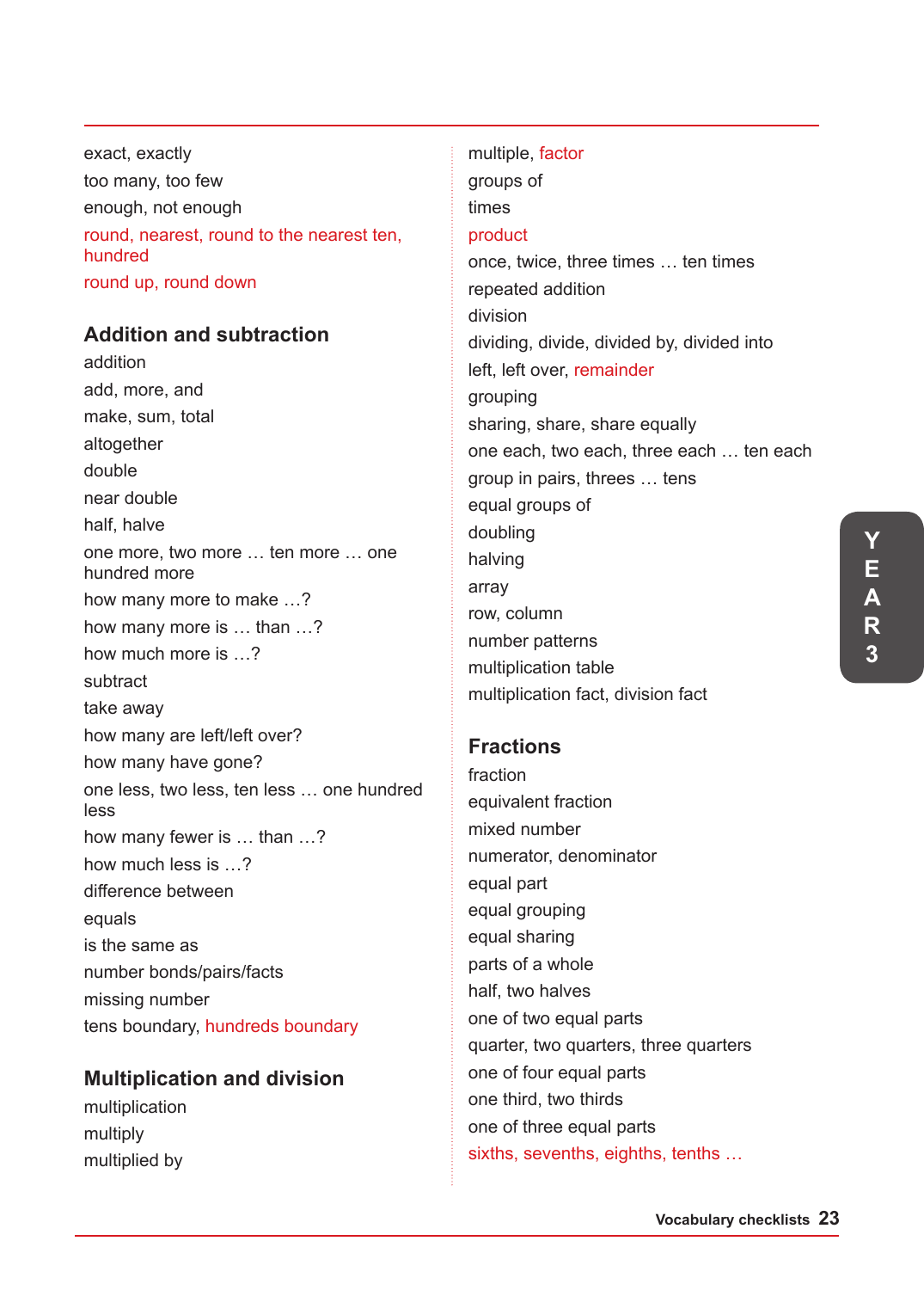# **MEASUREMENT**

measure measurement size compare measuring scale, division guess, estimate enough, not enough too much, too little too many, too few nearly, close to, about the same as, approximately roughly just over, just under

**Y E A R 3**

# *Length*  millimetre, centimetre, metre, kilometre, mile length, height, width, depth long, short, tall high, low wide, narrow thick, thin longer, shorter, taller, higher … and so on longest, shortest, tallest, highest … and so on far, further, furthest, near, close distance apart … between … to … from perimeter ruler metre stick, tape measure *Weight*  kilogram, half kilogram, gram

weigh, weighs, balances heavy, light heavier than, lighter than heaviest, lightest scales

# *Capacity and volume*  litre, half litre, millilitre capacity volume full empty more than less than half full quarter full holds, contains container

# *Temperature* temperature degree centigrade

## *Time*

# time days of the week, Monday, Tuesday … months of the year (January, February ...) seasons: spring, summer, autumn, winter day, week, weekend, fortnight, month, year, century birthday, holiday morning, afternoon, evening, night bedtime, dinner time, playtime today, yesterday, tomorrow before, after earlier, later next, first, last midnight calendar, date now, soon, early, late, earliest, latest quick, quicker, quickest, quickly slow, slower, slowest, slowly old, older, oldest new, newer, newest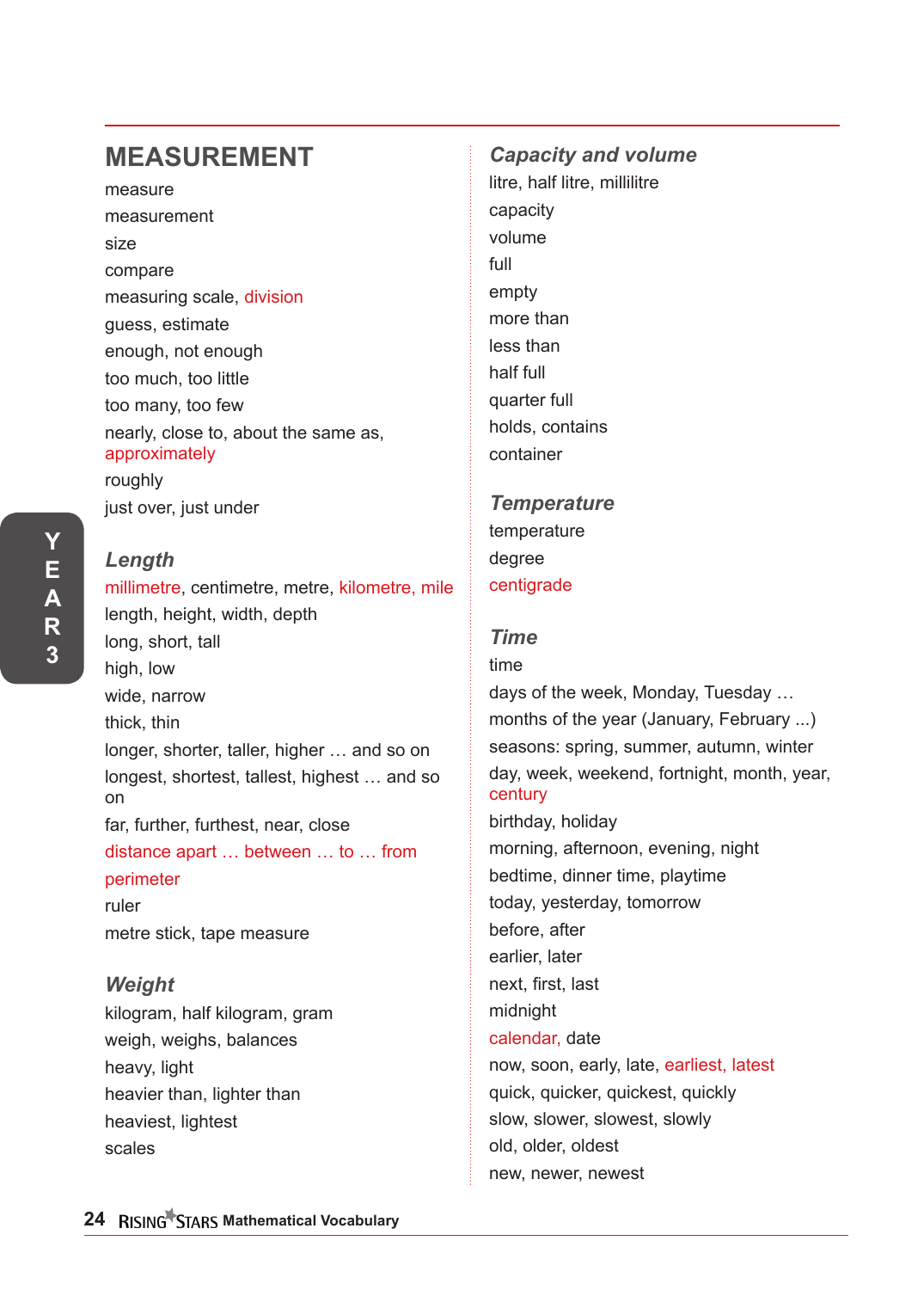takes longer, takes less time how long will it be to …? how long will it take to …? always, never, often, sometimes hour, o'clock, half past, quarter past, quarter 5, 10, 15 … minutes past clock, clock face, watch, hands digital/analogue clock/watch, timer hour hand, minute hand sort size

## hours, minutes, seconds Roman numerals 12-hour clock time, 24-hour clock time

## *Money*

how long ago?

how often?

once, twice

a.m., p.m.

usually

to

money coin penny, pence, pound price, cost buy, bought, sell, sold spend, spent pay change dear, costs more cheap, costs less, cheaper costs the same as how much …? how many …? total

# **GEOMETRY**

**Properties of shape** shape, pattern

## flat

curved, straight round hollow, solid make, build, draw perimeter surface bigger, larger, smaller symmetry, symmetrical, symmetrical pattern line symmetry pattern, repeating pattern match

# *2-D shape* corner, side point, pointed rectangle (including square), rectangular circle, circular triangle, triangular pentagon, pentagonal hexagon, hexagonal octagon, octagonal quadrilateral right-angled parallel, perpendicular

*3-D shape* face, edge, vertex, vertices cube, cuboid pyramid sphere, hemisphere cone cylinder prism, triangular prism

**Position and direction** position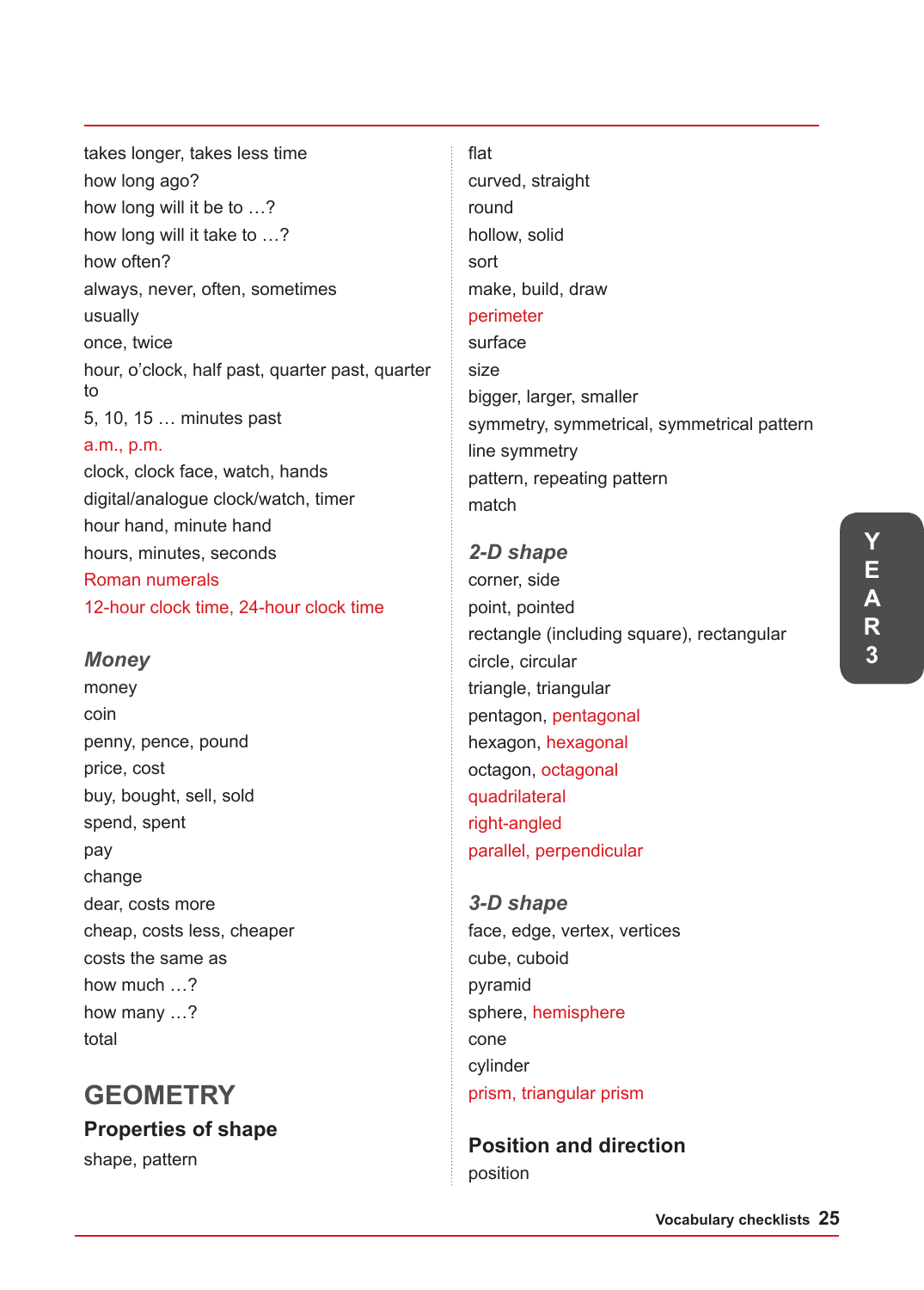over, under, underneath above, below top, bottom, side on, in outside, inside around in front, behind front, back beside, next to opposite apart between middle, edge centre corner direction journey, route left, right up, down higher, lower forwards, backwards, sideways across next to, close, near, far along through to, from, towards, away from clockwise, anticlockwise compass point north, south, east, west, N, S, E, W horizontal, vertical, diagonal movement slide roll turn stretch, bend whole turn, half turn, quarter turn, three-quarter turn angle … is a greater/smaller angle than right angle

acute angle obtuse angle straight line

# **STATISTICS**

count, tally, sort, vote graph, block graph, pictogram represent group, set list, table, chart, bar chart, frequency table Carroll diagram, Venn diagram label, title, axis, axes diagram most popular, most common least popular, least common

# **GENERAL**

pattern puzzle problem, problem-solving mental, mentally what could we try next? how did you work it out? show how you … explain your thinking explain your method describe the pattern describe the rule investigate recognise describe draw compare sort greatest value, least value mental calculation written calculation statement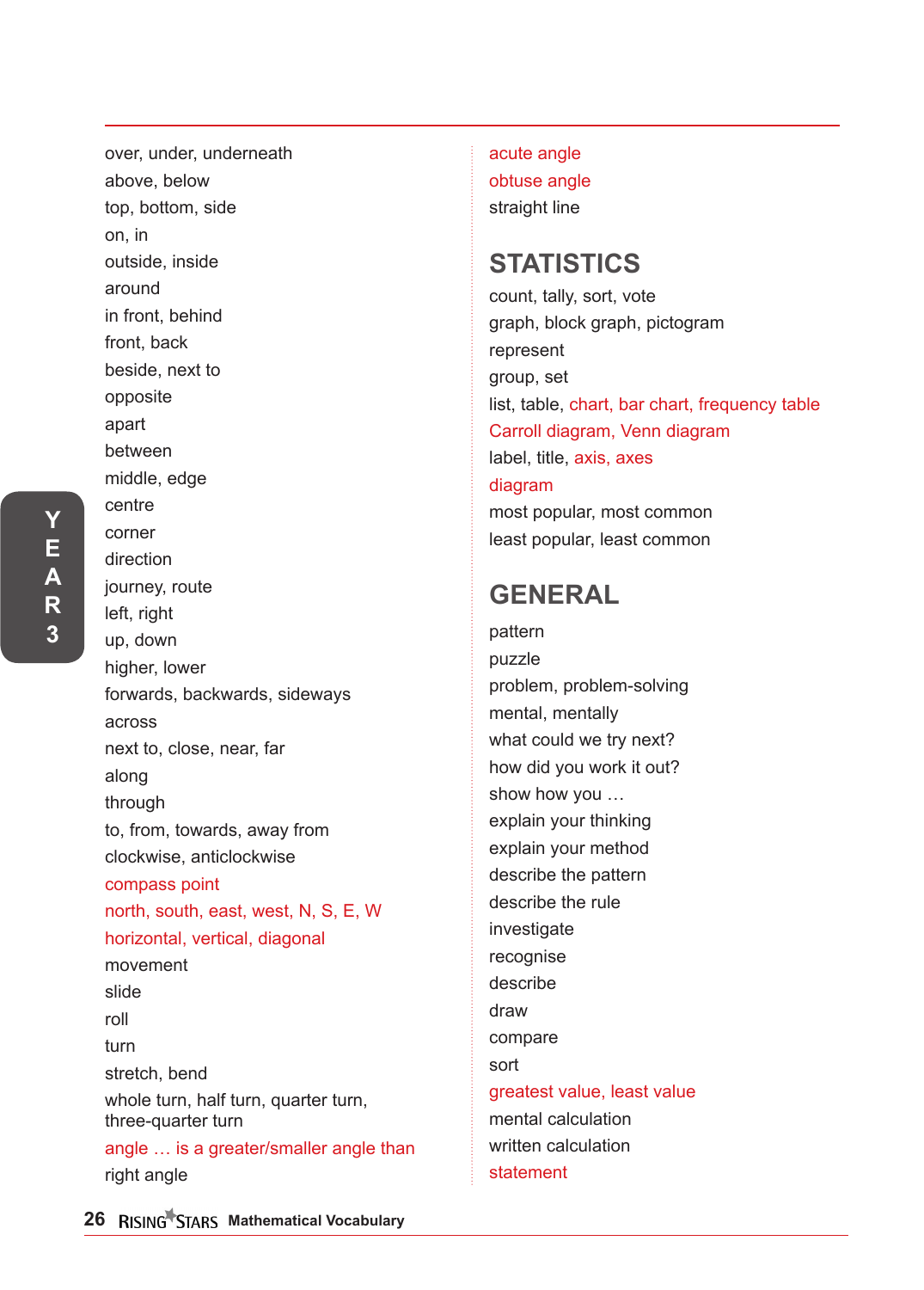# **YEAR 4**

# **NUMBER**

## **Number and place value**

*Number* number numeral zero one, two, three … twenty teens numbers, eleven, twelve … twenty twenty-one, twenty-two … one hundred, two hundred … one thousand … ten thousand, hundred thousand, million none how many …? count, count (up) to, count on (from, to), count back (from, to) forwards backwards count in ones, twos, fives, tens, threes, fours, eights, fifties, sixes, sevens, nines, twenty-fives and so on to hundreds, thousands equal to equivalent to is the same as more, less most, least tally many odd, even multiple of, factor of sequence continue predict few pattern pair, rule relationship

#### next, consecutive

> greater than < less than Roman numerals integer, positive, negative above/below zero, minus negative numbers

#### *Place value*

ones tens, hundreds digit one-, two- or three-digit number place, place value stands for, represents exchange the same number as, as many as more, larger, bigger, greater fewer, smaller, less fewest, smallest, least most, biggest, largest, greatest one more, ten more, one hundred more, one thousand more one less, ten less, one hundred less, one thousand less equal to compare order size first, second, third … twentieth twenty-first, twenty-second … last, last but on before, after next between halfway between above, below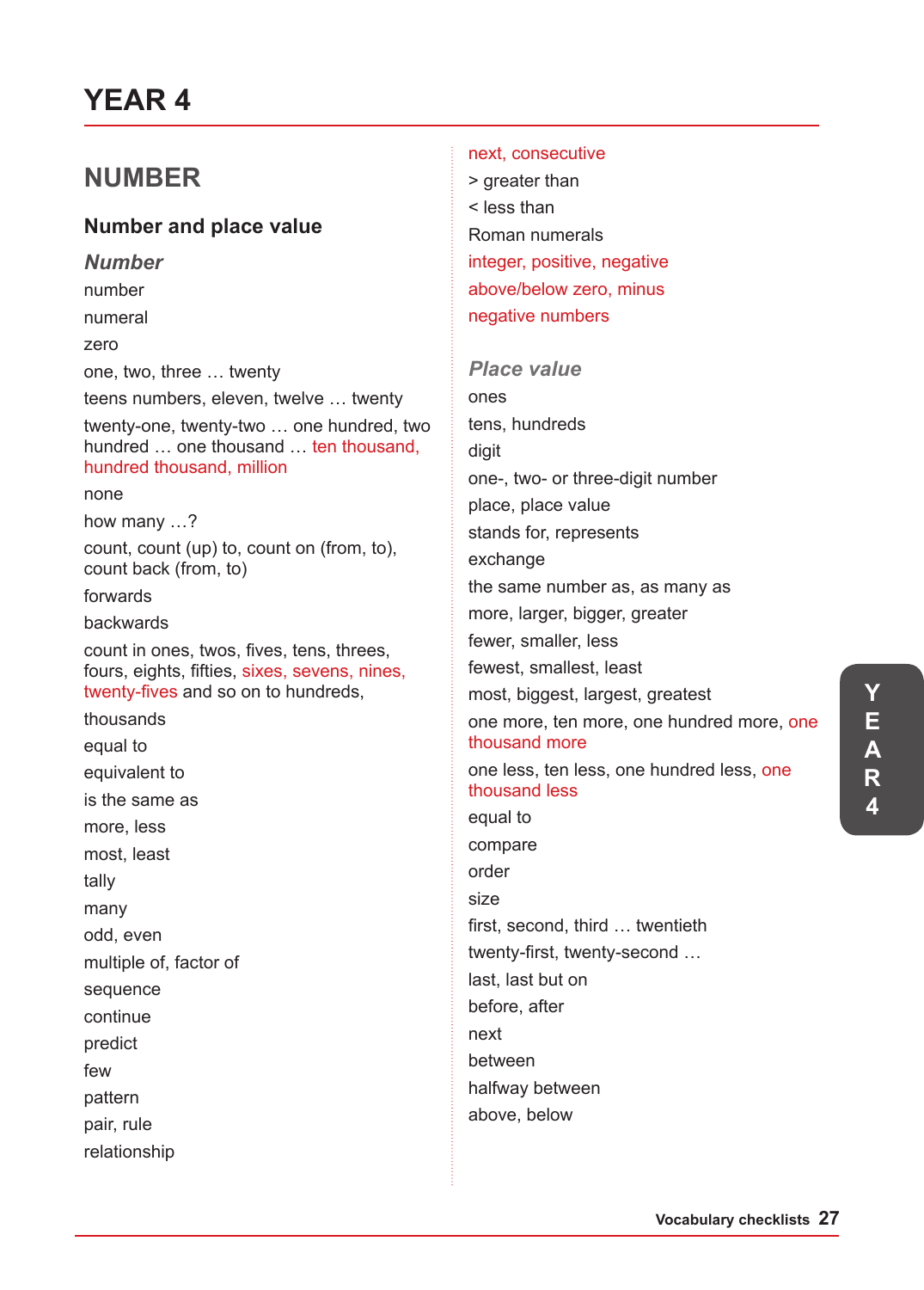#### *Estimating*

guess how many estimate nearly roughly close to approximate, approximately about the same as just over, just under exact, exactly too many, too few enough, not enough round, nearest, round to the nearest ten, hundred, thousand round up, round down

### **Addition and subtraction**

addition add, more, and make, sum, total altogether double near double half, halve one more, two more… ten more… one hundred more how many more to make …? how many more is … than …? how much more is …? subtract take away how many are left/left over? how many have gone? one less, two less, ten less … one hundred less how many fewer is … than …? how much less is …?

difference between equals is the same as number bonds/pairs/facts missing number tens boundary, hundreds boundary inverse

#### **Multiplication and division**

multiplication multiply multiplied by multiple, factor groups of times product once, twice, three times … ten times repeated addition division dividing, divide, divided by, divided into left, left over, remainder grouping sharing, share, share equally one each, two each, three each … ten each group in pairs, threes … tens equal groups of doubling halving array row, column number patterns multiplication table multiplication fact, division fact inverse square, squared cube, cubed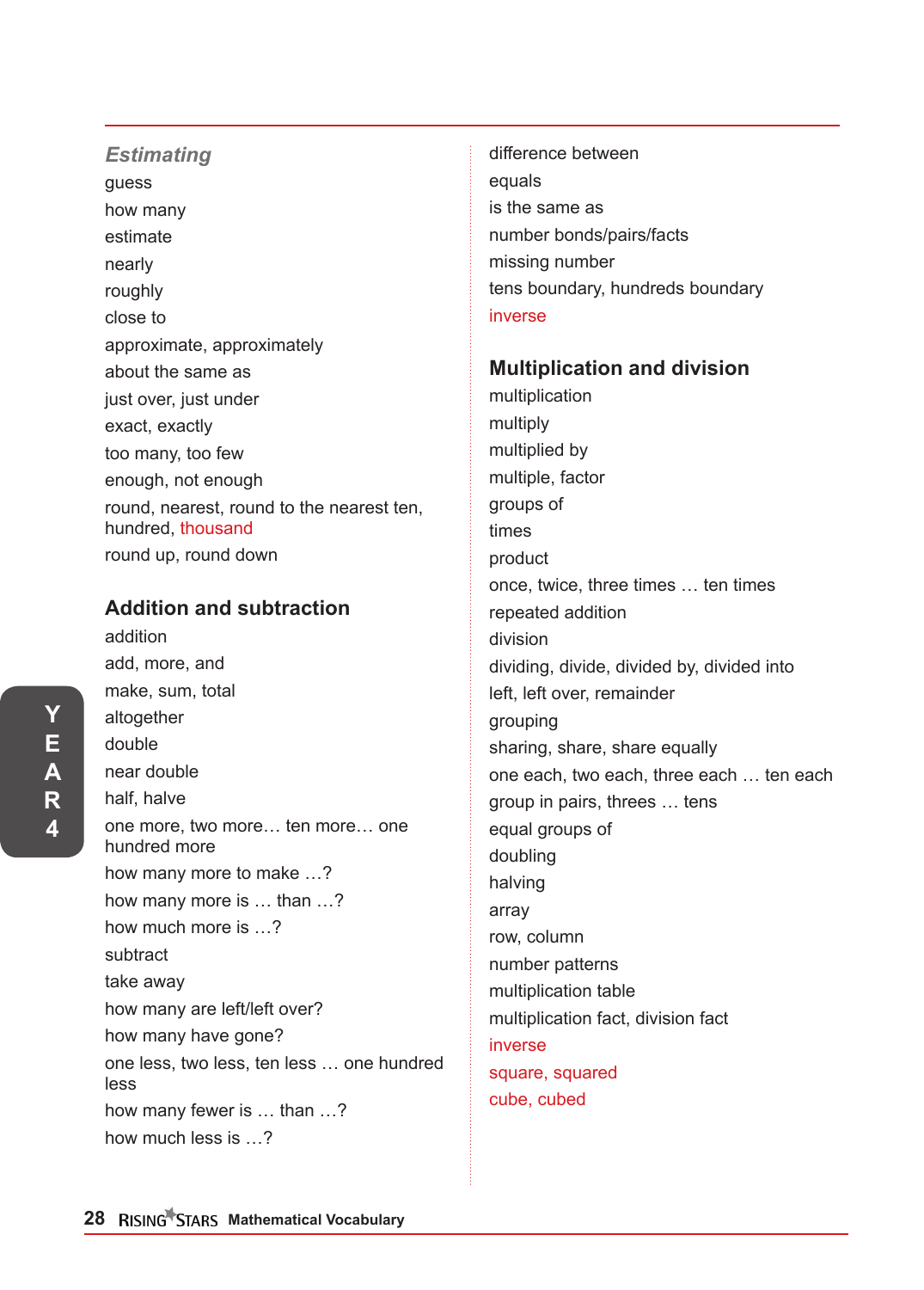## **Fractions (including decimals)**

fraction equivalent fraction mixed number numerator, denominator equal part equal grouping equal sharing parts of a whole half, two halves one of two equal parts quarter, two quarters, three quarters one of four equal parts one third, two thirds one of three equal parts sixths, sevenths, eighths, tenths … hundredths decimal, decimal fraction, decimal point, decimal place, decimal equivalent proportion

# **MEASUREMENT**

measure measurement size compare unit, standard unit metric unit measuring scale, division guess, estimate enough, not enough too much, too little too many, too few nearly, close to, about the same as, approximately roughly just over, just under

### *Length*

millimetre, centimetre, metre, kilometre, mile length, height, width, depth, breadth long, short, tall high, low wide, narrow thick, thin longer, shorter, taller, higher … and so on longest, shortest, tallest, highest … and so on far, further, furthest, near, close distance apart … between … to … from edge, perimeter area, covers square centimetre (cm<sup>2</sup>) ruler metre stick, tape measure

## *Weight*

## mass: big, bigger, small, smaller weight: heavy/light, heavier/lighter, heaviest/ lightest kilogram, half kilogram, gram weigh, weighs, balances heavy, light heavier than, lighter than heaviest, lightest scales

## *Capacity and volume*

litre, half litre, millilitre capacity volume full empty more than less than half full quarter full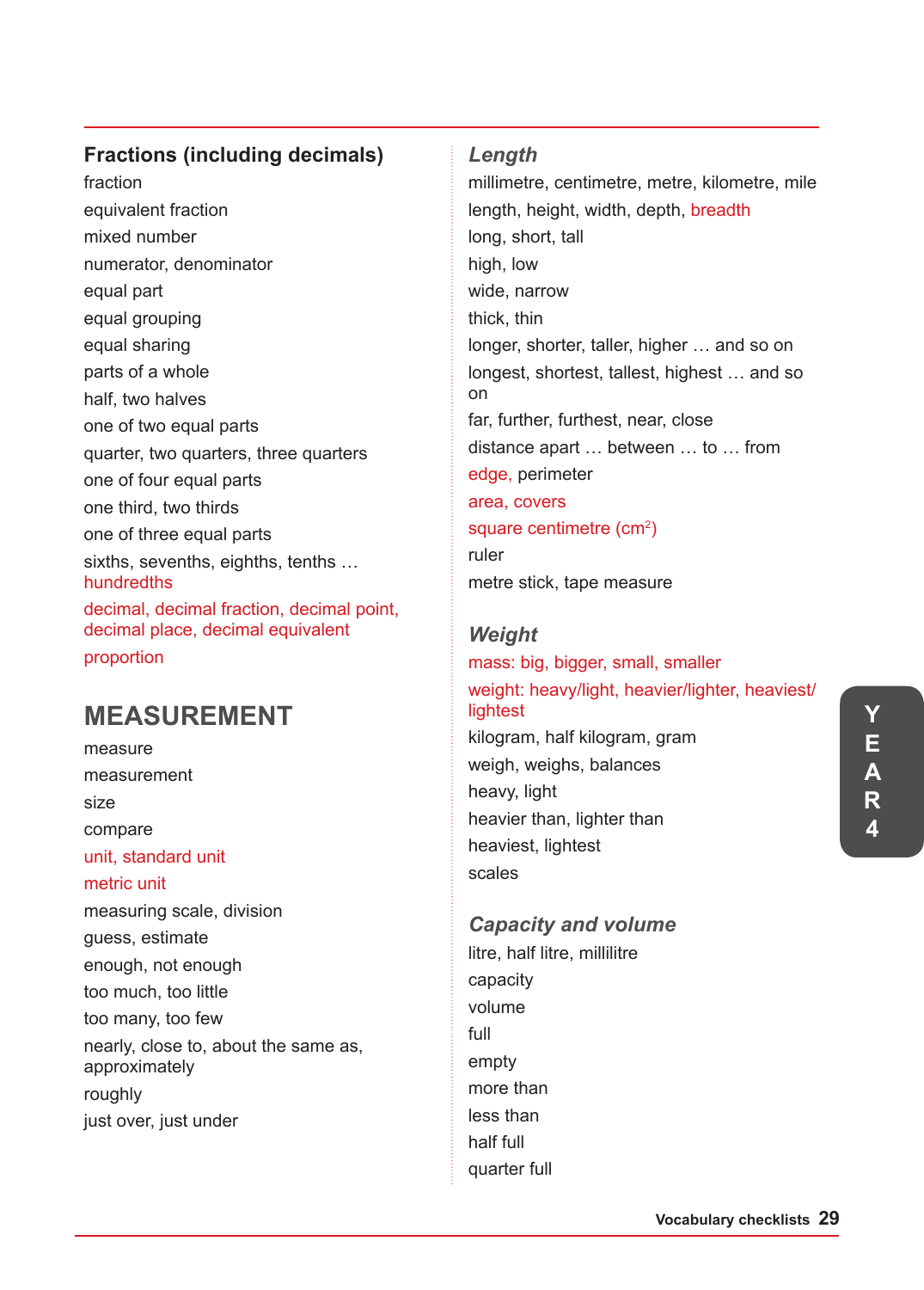holds, contains container, measuring cylinder

### *Temperature*

temperature degree centigrade

### *Time*

time

days of the week, Monday, Tuesday … months of the year (January, February ...) seasons: spring, summer, autumn, winter day, week, weekend, fortnight, month, year, leap year, century, millennium birthday, holiday morning, afternoon, evening, night bedtime, dinner time, playtime today, yesterday, tomorrow before, after earlier, later next, first, last noon, midnight calendar, date, date of birth now, soon, early, late, earliest, latest quick, quicker, quickest, quickly slow, slower, slowest, slowly old, older, oldest new, newer, newest takes longer, takes less time how long ago? how long will it be to …? how long will it take to …? how often? always, never, often, sometimes usually once, twice hour, o'clock, half past, quarter past, quarter to

5, 10, 15 … minutes past a.m., p.m. clock, clock face, watch, hands digital/analogue clock/watch, timer hour hand, minute hand hours, minutes, seconds timetable, arrive, depart Roman numerals 12-hour clock time, 24-hour clock time

### *Money*

money coin penny, pence, pound price, cost buy, bought, sell, sold spend, spent pay change dear, costs more cheap, costs less, cheaper costs the same as how much …? how many …? total

# **GEOMETRY**

## **Properties of shape**

shape, pattern flat, line curved, straight round hollow, solid sort make, build, construct, draw, sketch perimeter centre surface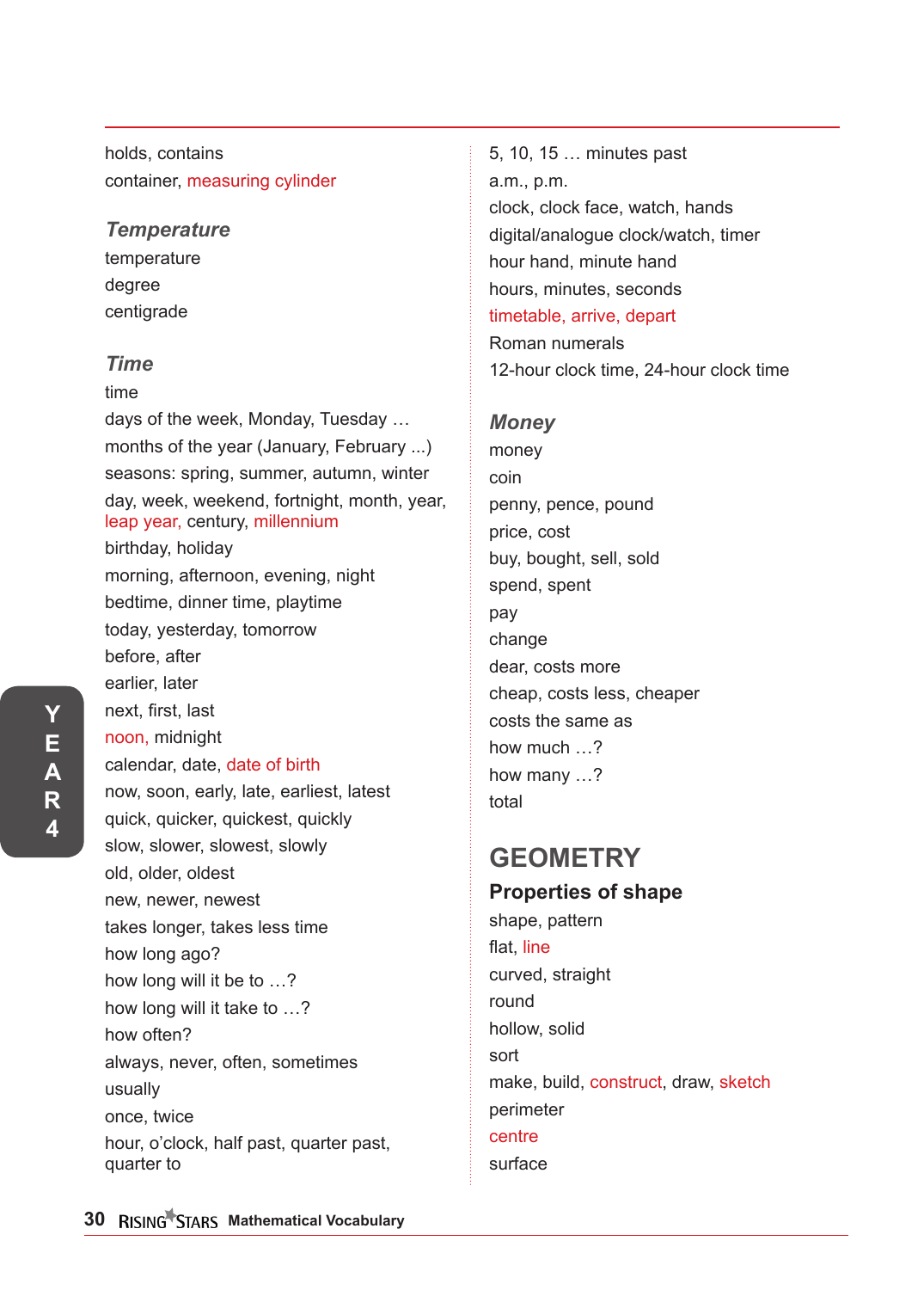angle, right-angled base, square-based size bigger, larger, smaller symmetry, symmetrical, symmetrical pattern line symmetry reflect, reflection pattern, repeating pattern match regular, irregular

#### *2-D shape*

2-D, two-dimensional corner, side point, pointed rectangle (including square), rectangular, oblong rectilinear circle, circular triangle, triangular equilateral triangle, isosceles triangle, scalene triangle pentagon, pentagonal hexagon, hexagonal heptagon octagon, octagonal quadrilateral parallelogram, rhombus, trapezium polygon right-angled parallel, perpendicular

*3-D shape* 3-D, three-dimensional face, edge, vertex, vertices cube, cuboid pyramid sphere, hemisphere, spherical cone

cylinder, cylindrical prism, triangular prism tetrahedron, polyhedron

### **Position and direction**

position over, under, underneath above, below top, bottom, side on, in outside, inside around in front, behind front, back beside, next to opposite apart between middle, edge centre corner direction journey, route left, right up, down higher, lower forwards, backwards, sideways across next to, close, near, far along through to, from, towards, away from clockwise, anticlockwise compass point north, south, east, west, N, S, E, W north-east, north-west, south-east, south-west, NE, NW, SE, SW horizontal, vertical, diagonal translate, translation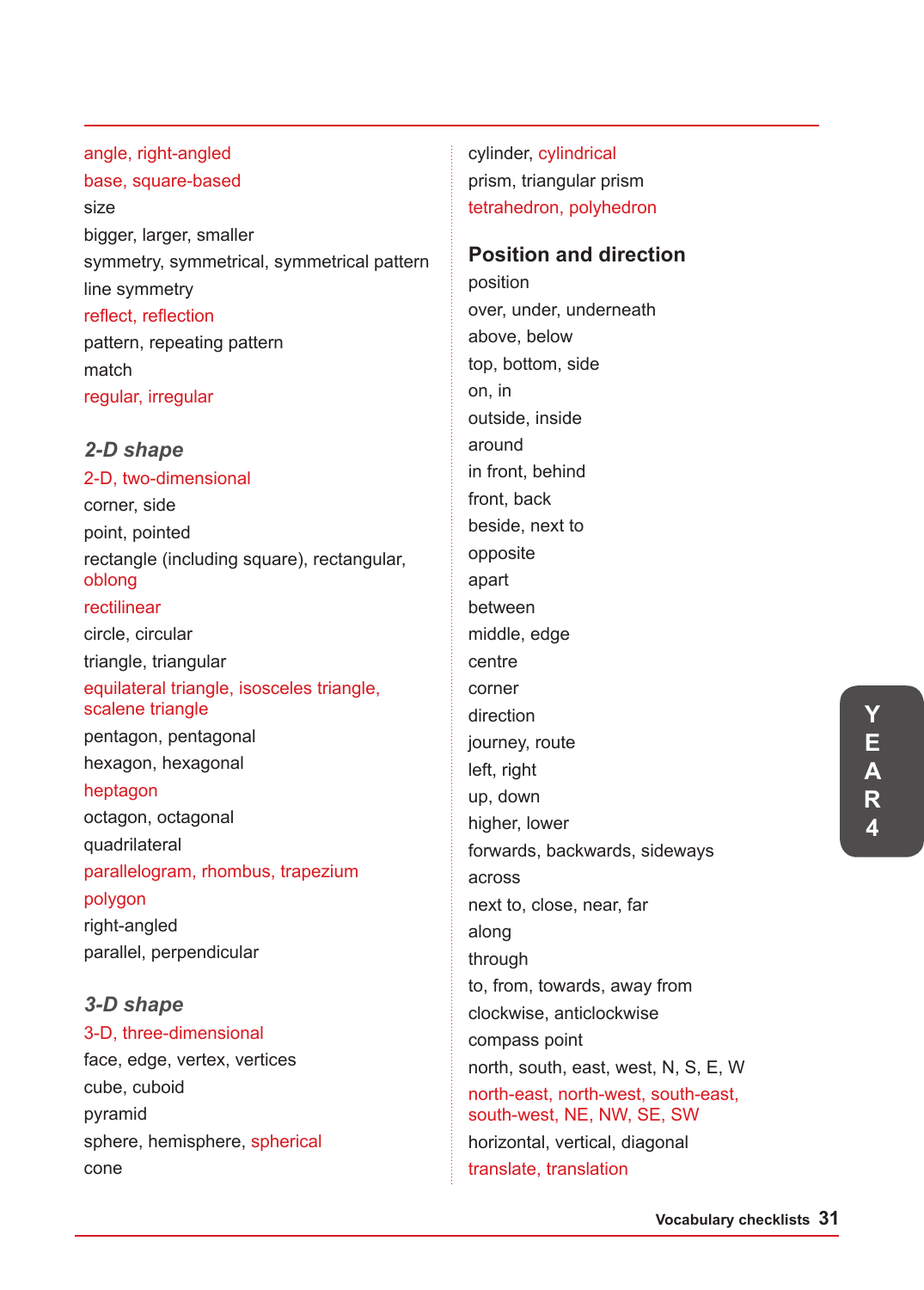# movement slide roll turn stretch, bend whole turn, half turn, quarter turn, three-quarter turn rotate, rotation angle, is a greater/smaller angle than degree right angle acute angle obtuse angle reflection straight line ruler, set square angle measurer, compass

# **STATISTICS**

count, tally, sort, vote survey, questionnaire, data graph, block graph, pictogram represent group, set list, table, chart, bar chart, frequency table Carroll diagram, Venn diagram label, title, axis, axes diagram most popular, most common least popular, least common

# **GENERAL**

pattern puzzle problem, problem solving mental, mentally what could we try next? how did you work it out?

**32 RISING STARS Mathematical Vocabulary** 

show how you … explain your thinking explain your method describe the pattern describe the rule investigate recognise describe draw compare sort greatest value, least value mental calculation written calculation statement justify make a statement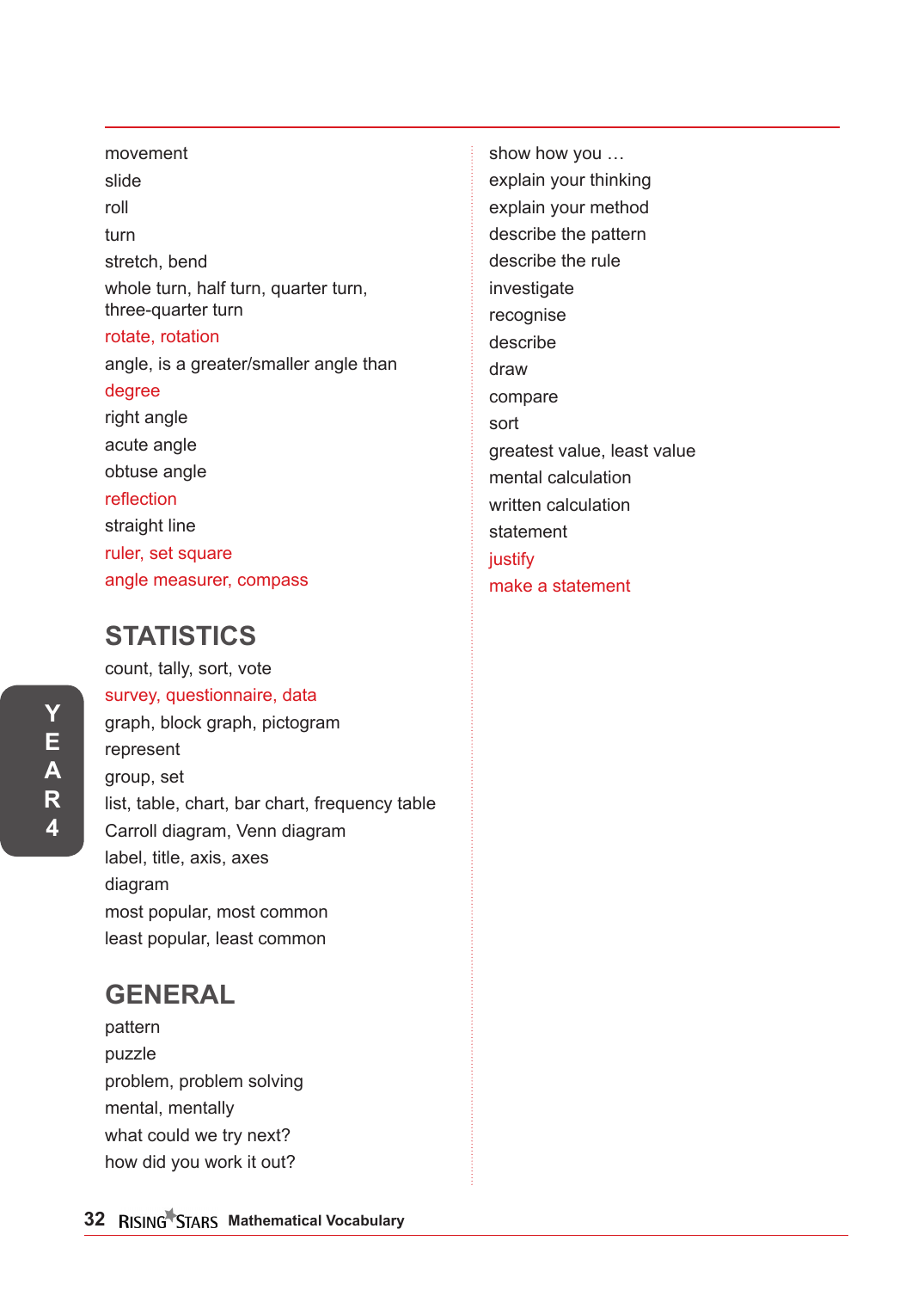# **YEAR 5**

# **NUMBER**

## **Number and place value**

*Number* number numeral zero one, two, three … twenty teens numbers, eleven, twelve … twenty twenty-one, twenty-two … one hundred, two hundred … one thousand … ten thousand, hundred thousand, million none how many …? count, count (up) to, count on (from, to), count back (from, to) forwards backwards count in ones, twos, fives, tens, threes, fours, eights, fifties, sixes, sevens, nines, twenty-fives and so on to hundreds, thousands equal to equivalent to is the same as more, less most, least tally many odd, even multiple of, factor of factor pair sequence continue predict few pattern pair, rule relationship

next, consecutive > greater than < less than ≥ greater than or equal to ≤ less than or equal to Roman numerals integer, positive, negative above/below zero, minus negative numbers formula divisibility square number prime number ascending/descending order

#### *Place value*

ones tens, hundreds digit one-, two- or three-digit number place, place value stands for, represents exchange the same number as, as many as more, larger, bigger, greater fewer, smaller, less fewest, smallest, least most, biggest, largest, greatest one more, ten more, one hundred more, one thousand more one less, ten less, one hundred less, one thousand less equal to compare order size first, second, third … twentieth twenty-first, twenty-second … last, last but one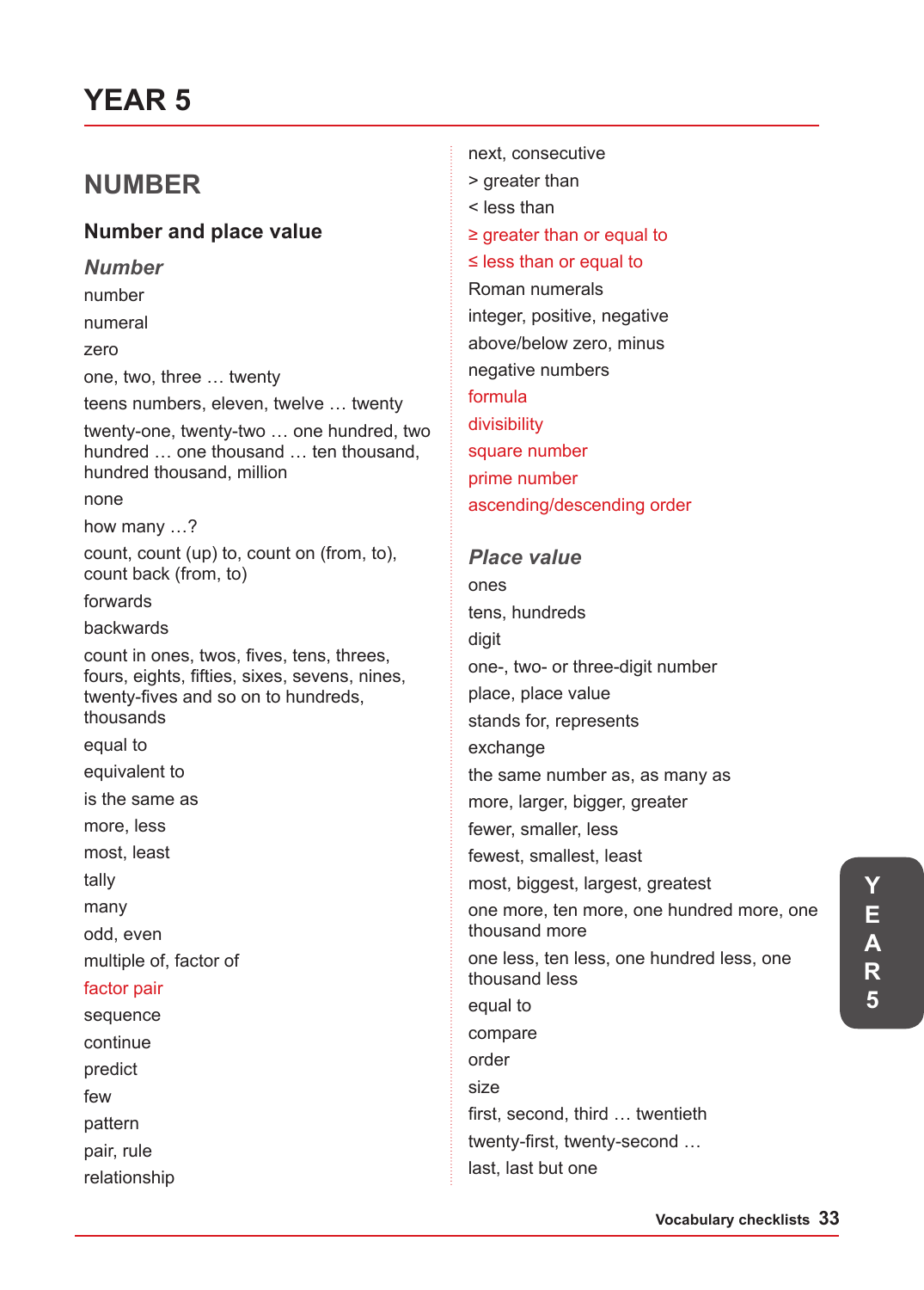before, after next between halfway between above, below

### *Estimating*

guess how many ...? estimate nearly roughly close to approximate, approximately about the same as just over, just under exact, exactly too many, too few enough, not enough round, nearest, round to the nearest ten, hundred, thousand, ten thousand round up, round down

## **Addition and subtraction**

addition add, more, and make, sum, total altogether double near double half, halve one more, two more … ten more … one hundred more how many more to make …? how many more is … than …? how much more is …? subtract take away how many are left/left over?

how many have gone? one less, two less, ten less … one hundred less how many fewer is … than …? how much less is …? difference between equals is the same as number bonds/pairs/facts missing number tens boundary, hundreds boundary, ones boundary, tenths boundary inverse

### **Multiplication and division**

multiplication multiply multiplied by multiple, factor groups of times product once, twice, three times … ten times repeated addition division dividing, divide, divided by, divided into left, left over, remainder grouping sharing, share, share equally one each, two each, three each … ten each group in pairs, threes … tens equal groups of doubling halving array row, column number patterns multiplication table multiplication fact, division fact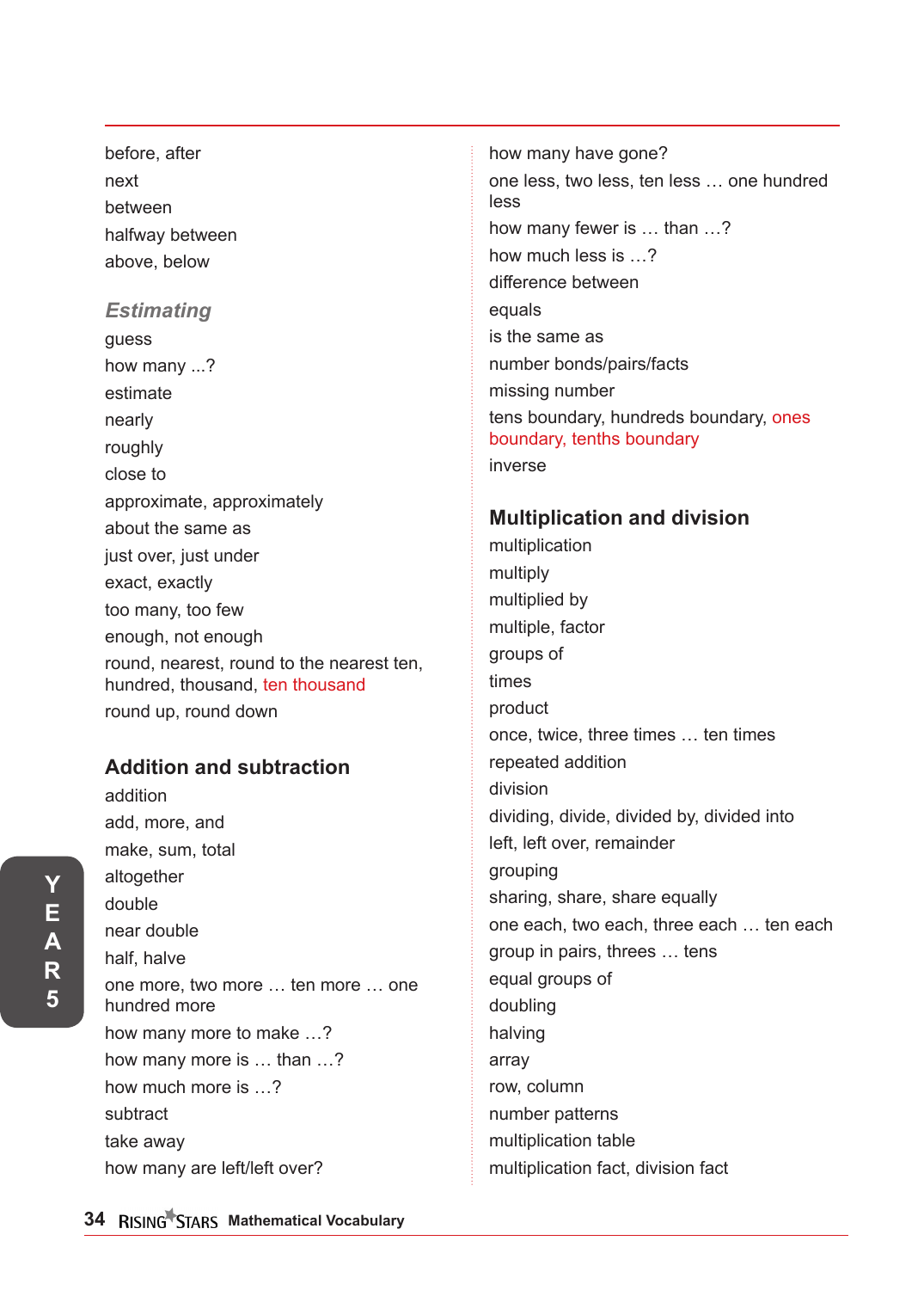inverse square, squared cube, cubed

### **Fractions (including decimals and percentages)**

fraction, proper/improper fraction equivalent fraction mixed number numerator, denominator equivalent, reduced to, cancel equal part equal grouping equal sharing parts of a whole half, two halves one of two equal parts quarter, two quarters, three quarters one of four equal parts one third, two thirds one of three equal parts sixths, sevenths, eighths, tenths … hundredths, thousandths decimal, decimal fraction, decimal point, decimal place, decimal equivalent proportion, in every, for every percentage, per cent, %

# **MEASUREMENT**

measure measurement size compare unit, standard unit metric unit, imperial unit measuring scale, division guess, estimate enough, not enough too much, too little

too many, too few nearly, close to, about the same as, approximately roughly just over, just under

### *Length*

millimetre, centimetre, metre, kilometre, mile length, height, width, depth, breadth long, short, tall high, low wide, narrow thick, thin longer, shorter, taller, higher … and so on longest, shortest, tallest, highest … and so on far, further, furthest, near, close distance apart … between … to … from edge, perimeter area, covers square centimetre (cm<sup>2</sup>), square metre (m<sup>2</sup>), square millimetre (mm<sup>2</sup>) ruler metre stick, tape measure

## *Weight*

mass: big, bigger, small, smaller weight: heavy/light, heavier/lighter, heaviest/ lightest kilogram, half kilogram, gram weigh, weighs, balances heavy, light heavier than, lighter than heaviest, lightest scales

*Capacity and volume*  litre, half litre, millilitre capacity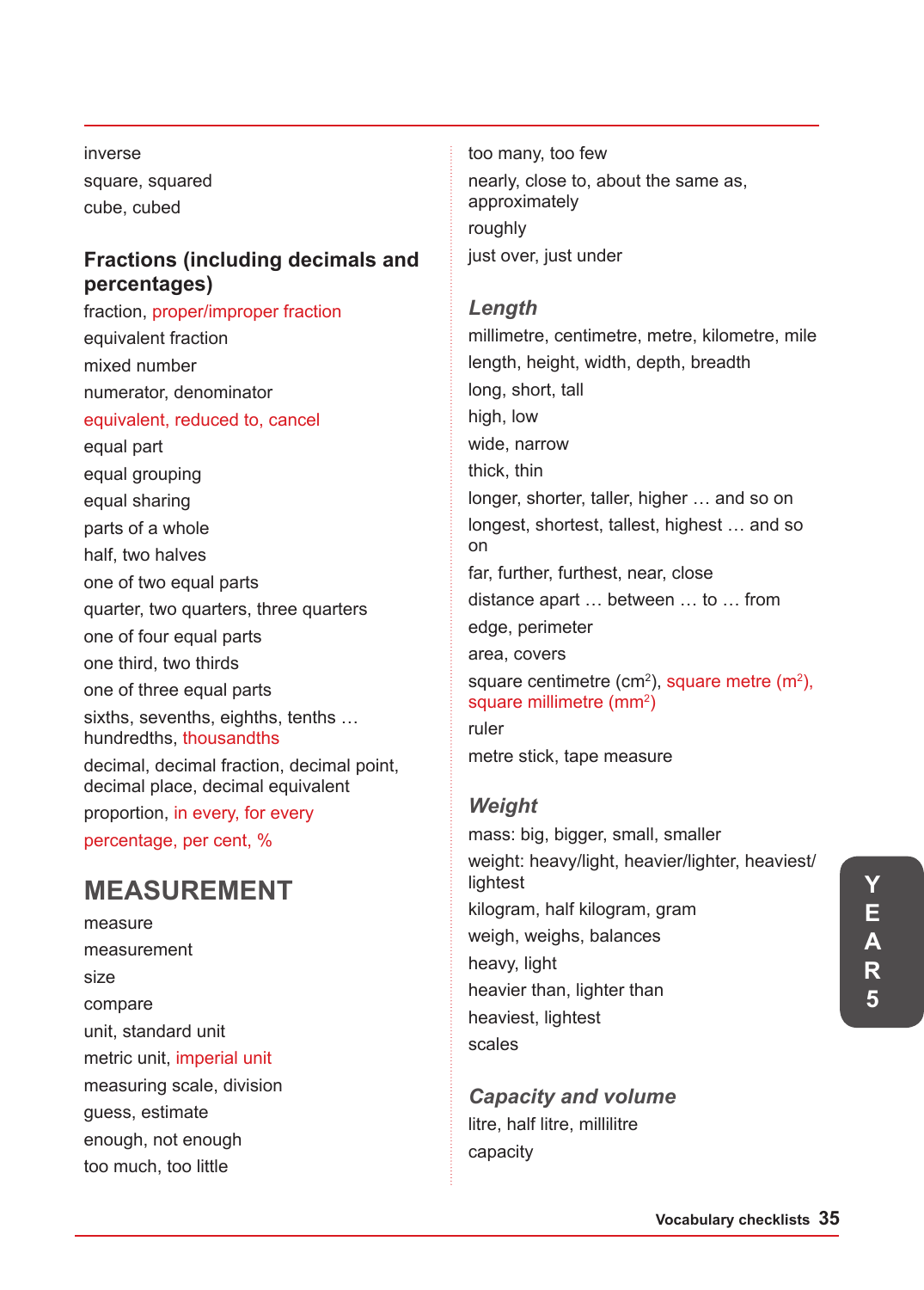# volume full empty more than less than half full quarter full holds, contains container, measuring cylinder pint, gallon

## *Temperature*

temperature degree centigrade

## *Time*

# time days of the week, Monday, Tuesday … months of the year (January, February ...) seasons: spring, summer, autumn, winter day, week, weekend, fortnight, month, year, leap year, century, millennium birthday, holiday morning, afternoon, evening, night bedtime, dinner time, playtime today, yesterday, tomorrow before, after earlier, later next, first, last noon, midnight calendar, date, date of birth now, soon, early, late, earliest, latest quick, quicker, quickest, quickly slow, slower, slowest, slowly old, older, oldest new, newer, newest takes longer, takes less time how long ago?

how long will it be to …? how long will it take to …? how often? always, never, often, sometimes usually once, twice hour, o'clock, half past, quarter past, quarter to 5, 10, 15 … minutes past a.m., p.m. clock, clock face, watch, hands digital/analogue clock/watch, timer hour hand, minute hand hours, minutes, seconds timetable, arrive, depart Roman numerals 12-hour clock time, 24-hour clock time

## *Money*

money coin penny, pence, pound price, cost buy, bought, sell, sold spend, spent pay change dear, costs more cheap, costs less, cheaper costs the same as how much …? how many …? total discount currency

# **GEOMETRY Properties of shape** shape, pattern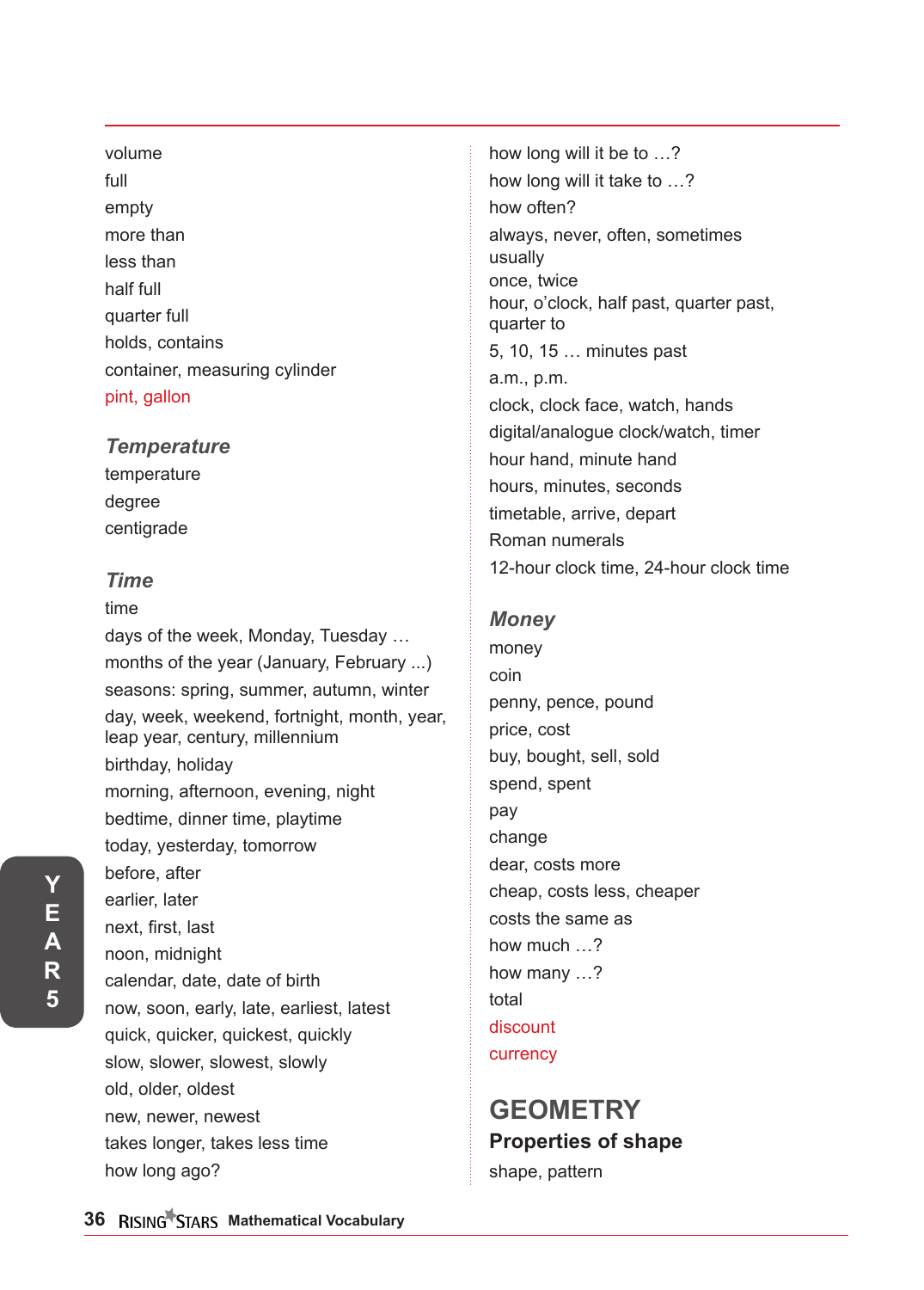flat, line curved, straight round hollow, solid sort make, build, construct, draw, sketch perimeter centre, radius, diameter surface angle, right-angled congruent base, square-based size bigger, larger, smaller symmetry, symmetrical, symmetrical pattern line symmetry reflect, reflection axis of symmetry, reflective symmetry pattern, repeating pattern match regular, irregular

#### *2-D shape*

2-D, two-dimensional corner, side point, pointed rectangle (including square), rectangular, oblong rectilinear circle, circular triangle, triangular equilateral triangle, isosceles triangle, scalene triangle pentagon, pentagonal hexagon, hexagonal heptagon octagon, octagonal quadrilateral parallelogram, rhombus, trapezium

polygon right -angled parallel, perpendicular x-axis, y-axis, quadrant

*3-D shape* 3-D, three-dimensional face, edge, vertex, vertices cube, cuboid pyramid sphere, hemisphere, spherical cone cylinder, cylindrical prism, triangular prism tetrahedron, polyhedron octahedron

### **Position and direction**

position over, under, underneath above, below top, bottom, side on, in outside, inside around in front, behind front, back beside, next to opposite apart between middle, edge centre corner direction journey, route left, right up, down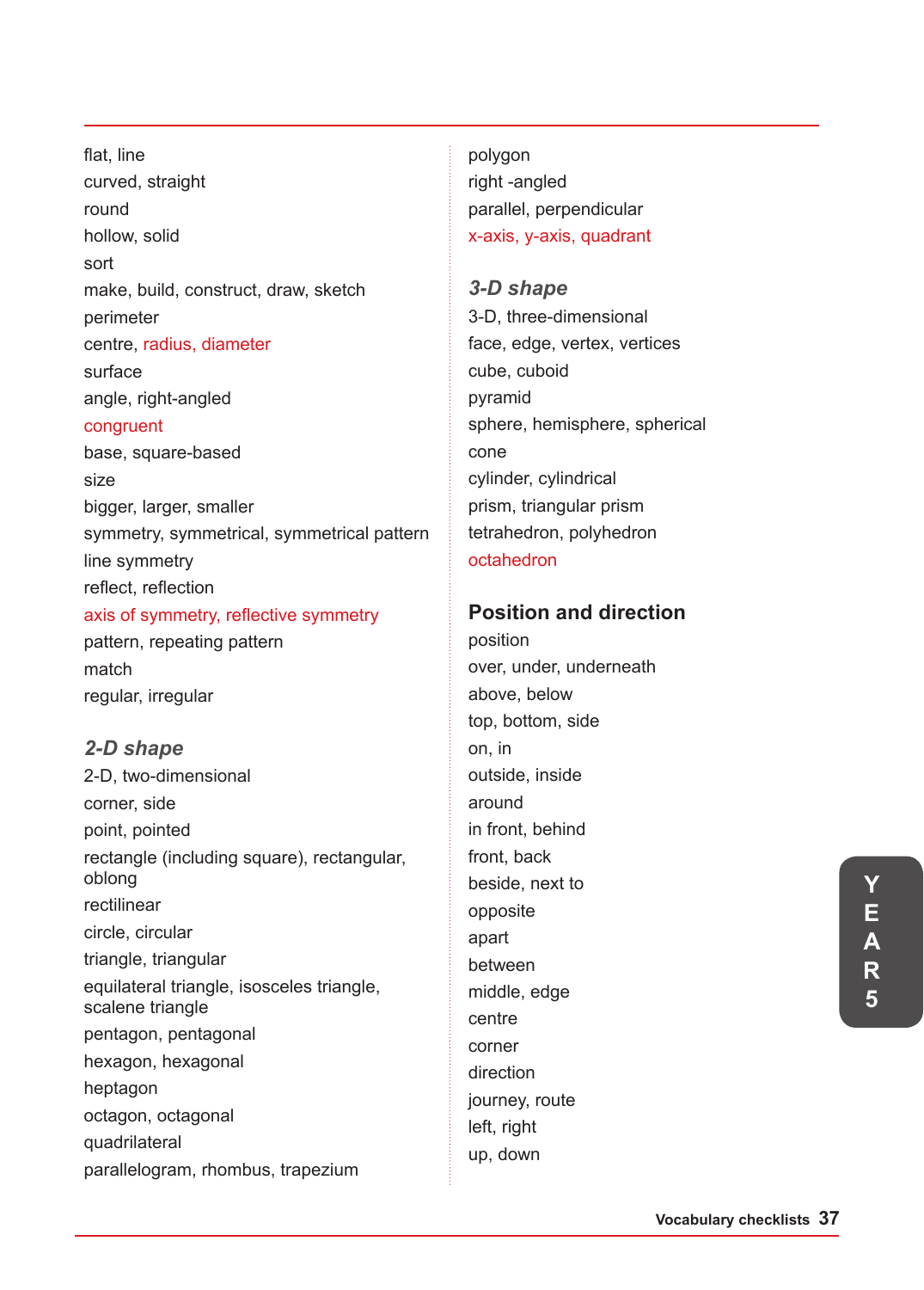higher, lower forwards, backwards, sideways across next to, close, near, far along through to, from, towards, away from clockwise, anticlockwise compass point north, south, east, west, N, S, E, W north-east, north-west, south-east, south-west, NE, NW, SE, SW horizontal, vertical, diagonal translate, translation coordinate movement slide roll turn stretch, bend whole turn, half turn, quarter turn, three-quarter turn rotate, rotation angle, is a greater/smaller angle than degree right angle acute angle obtuse angle reflection straight line ruler, set square angle measurer, compass, protractor

# **STATISTICS**

count, tally, sort, vote survey, questionnaire, data, database graph, block graph, pictogram represent group, set

list, table, chart, bar chart, frequency table, bar line chart Carroll diagram, Venn diagram line graph label, title, axis, axes diagram most popular, most common least popular, least common maximum/minimum value outcome

# **GENERAL**

pattern puzzle problem, problem solving mental, mentally what could we try next? how did you work it out? show how you … explain your thinking explain your method describe the pattern describe the rule investigate recognise describe draw compare sort greatest value, least value mental calculation written calculation statement justify make a statement explain your reasoning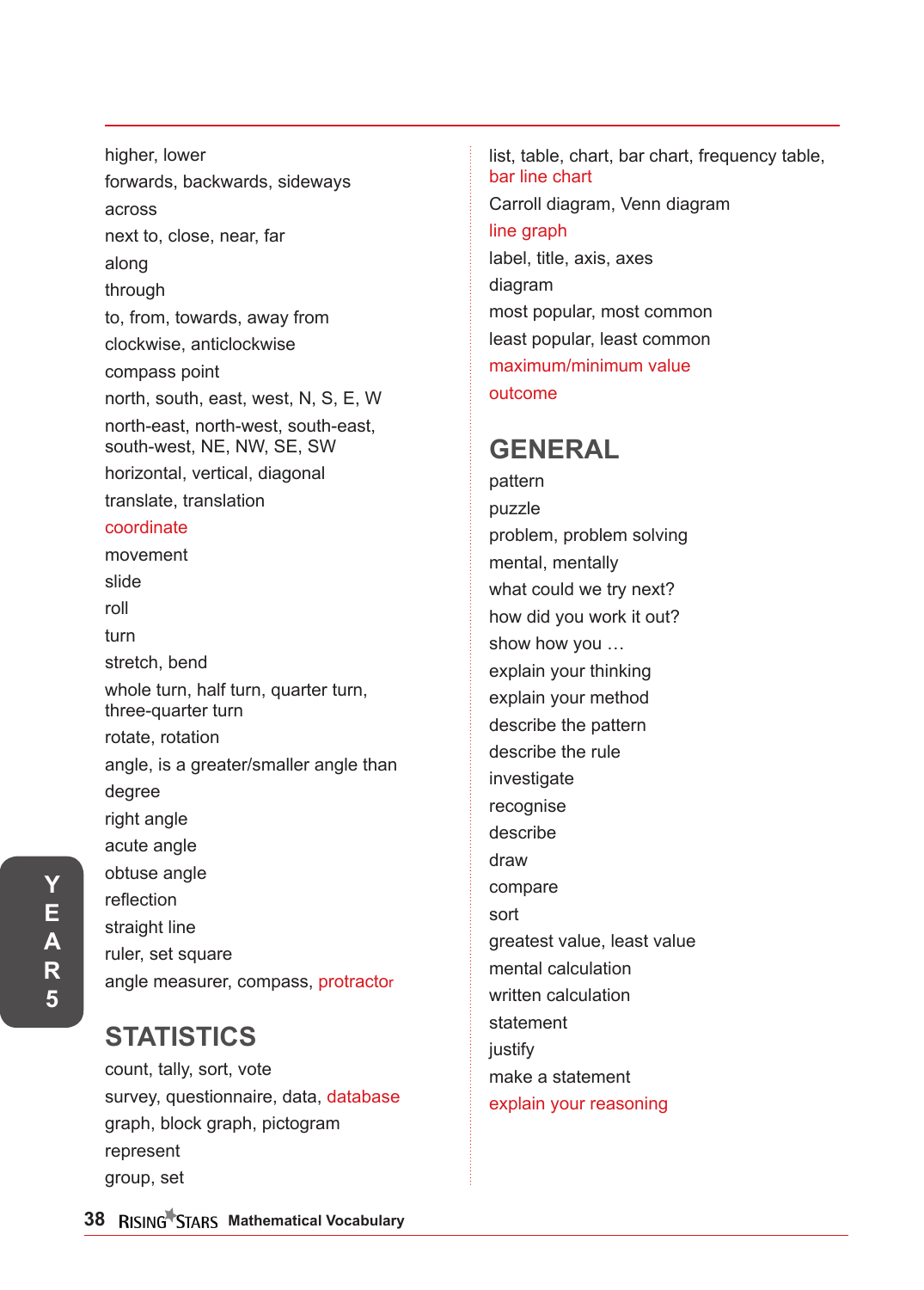# **YEAR 6**

# **NUMBER**

# **Number and place value**

*Number* number numeral zero one, two, three … twenty teens numbers, eleven, twelve … twenty twenty-one, twenty-two … one hundred, two hundred … one thousand … ten thousand, hundred thousand, million none how many …? count, count (up) to, count on (from, to), count back (from, to) forwards backwards count in ones, twos, fives, tens, threes, fours, eights, fifties, sixes, sevens, nines, twenty-fives and so on to hundreds, thousands equal to equivalent to is the same as more, less most, least tally many odd, even multiple of, factor of factor pair sequence continue predict few pattern pair, rule relationship next, consecutive > greater than < less than

≥ greater than or equal to ≤ less than or equal to Roman numerals integer, positive, negative above/below zero, minus negative numbers formula divisibility square number prime number factorise prime factor ascending/descending order digit total *Place value* ones tens, hundreds

digit one-, two- or three-digit number place, place value stands for, represents exchange the same number as, as many as more, larger, bigger, greater fewer, smaller, less fewest, smallest, least most, biggest, largest, greatest one more, ten more, one hundred more, one thousand more one less, ten less, one hundred less, one thousand less equal to compare order size first, second, third … twentieth twenty-first, twenty-second … last, last but one before, after next

between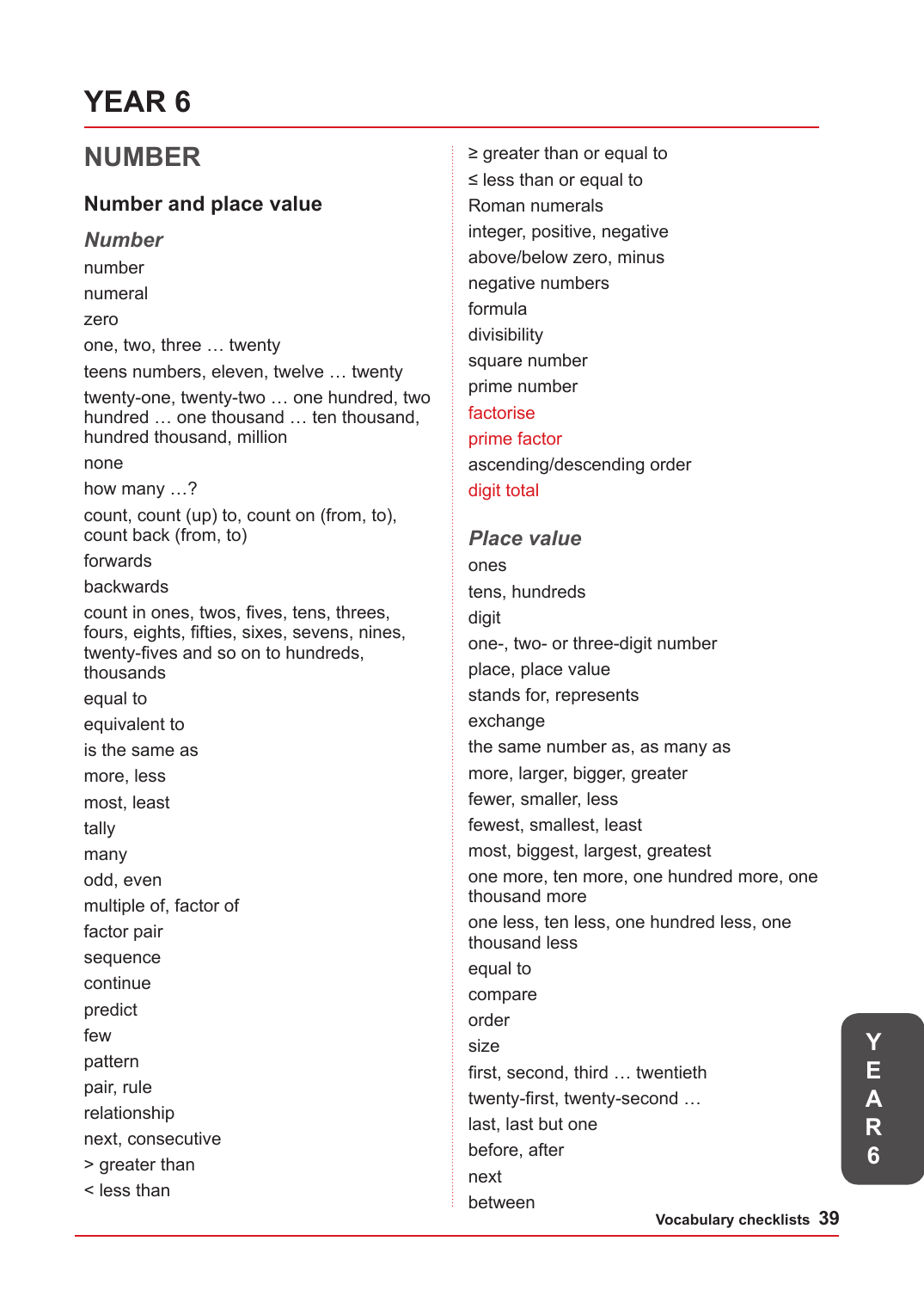halfway between above, below

### *Estimating*

guess how many ...? estimate nearly roughly close to approximate, approximately about the same as just over, just under exact, exactly too many, too few enough, not enough round, nearest, round to the nearest ten, hundred, thousand, ten thousand round up, round down

## **Addition and subtraction**

addition add, more, and make, sum, total altogether double near double half, halve one more, two more … ten more … one hundred more how many more to make …? how many more is … than …? how much more is …? subtract take away how many are left/left over? how many have gone? one less, two less, ten less … one hundred less how many fewer is … than …? how much less is …?

difference between equals is the same as number bonds/pairs/facts missing number tens boundary, hundreds boundary, ones boundary, tenths boundary inverse

### **Multiplication and division**

multiplication multiply multiplied by multiple, factor groups of times product once, twice, three times … ten times repeated addition division dividing, divide, divided by, divided into left, left over, remainder grouping sharing, share, share equally one each, two each, three each … ten each group in pairs, threes … tens equal groups of doubling halving array row, column number patterns multiplication table multiplication fact, division fact inverse square, squared cube, cubed

## **Fractions (including decimals, percentages, ratio and proportion)** fraction, proper/improper fraction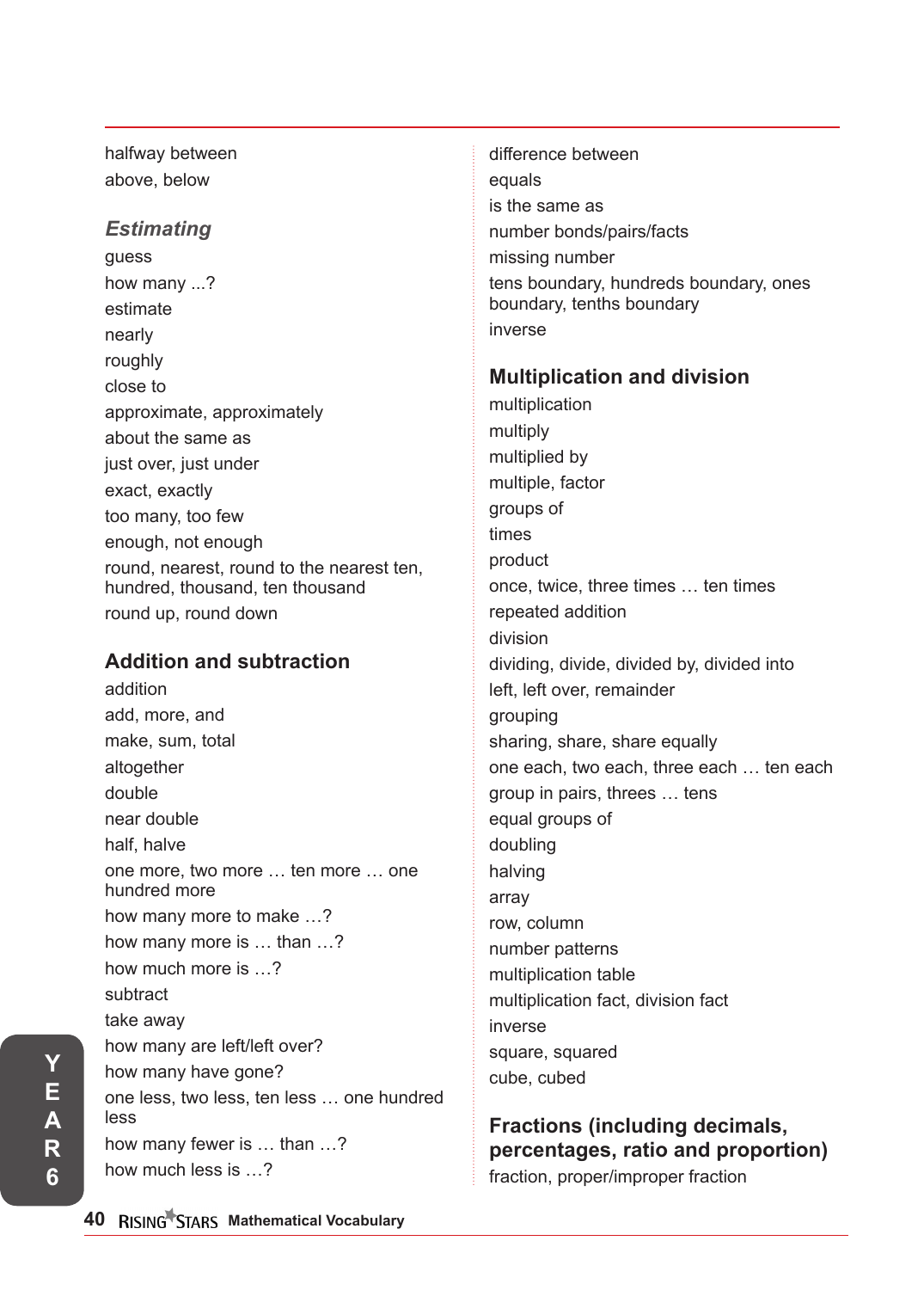equivalent fraction mixed number numerator, denominator equivalent, reduced to, cancel equal part equal grouping equal sharing parts of a whole half, two halves one of two equal parts quarter, two quarters, three quarters one of four equal parts one third, two thirds one of three equal parts sixths, sevenths, eighths, tenths … hundredths, thousandths decimal, decimal fraction, decimal point, decimal place, decimal equivalent proportion, in every, for every ratio percentage, per cent, %

## **Algebra**

formula, formulae equation unknown variable

# **MEASUREMENT**

measure measurement size compare unit, standard unit metric unit, imperial unit measuring scale, division guess, estimate enough, not enough too much, too little too many, too few nearly, close to, about the same as, approximately roughly just over, just under

### *Length*

centimetre, metre, millimetre, kilometre, mile, yard, foot, feet, inch, inches length, height, width, depth, breadth long, short, tall high, low wide, narrow thick, thin longer, shorter, taller, higher … and so on longest, shortest, tallest, highest … and so on far, further, furthest, near, close distance apart … between … to … from edge, perimeter, circumference area, covers square centimetre (cm<sup>2</sup>), square metre (m<sup>2</sup>), square millimetre (mm<sup>2</sup>) ruler metre stick, tape measure

## *Weight*

mass: big, bigger, small, smaller weight: heavy/light, heavier/lighter, heaviest/ lightest tonne, kilogram, half kilogram, gram, pound, ounce weigh, weighs, balances heavy, light heavier than, lighter than heaviest, lightest scales

# *Capacity and volume*  litre, half litre, millilitre, centilitre

#### cubic centimetres(cm<sup>3</sup>), cubic metres (m<sup>3</sup>), cubic millimetres (mm<sup>3</sup>), cubic kilometres  $\rm(km^3)$

capacity volume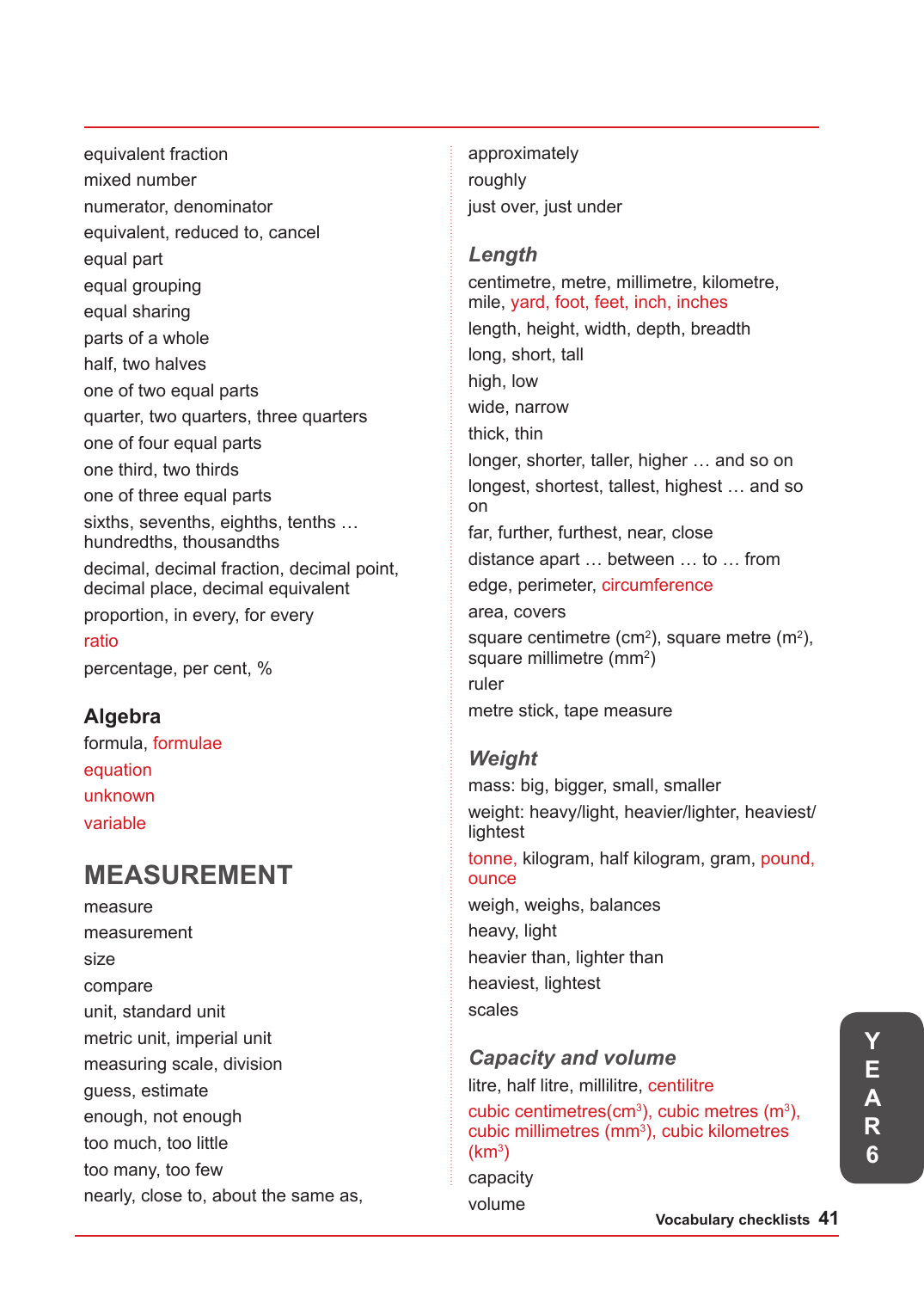#### full

empty more than less than half full quarter full holds, contains container, measuring cylinder pint, gallon

#### *Temperature*

temperature degree centigrade

#### *Time*

time days of the week, Monday, Tuesday … months of the year (January, February ...) seasons: spring, summer, autumn, winter day, week, weekend, fortnight, month, year, leap year, century, millennium birthday, holiday morning, afternoon, evening, night bedtime, dinner time, playtime today, yesterday, tomorrow before, after earlier, later next, first, last noon, midnight calendar, date, date of birth now, soon, early, late, earliest, latest quick, quicker, quickest, quickly slow, slower, slowest, slowly old, older, oldest new, newer, newest takes longer, takes less time how long ago? how long will it be to …? how long will it take to …?

how often? always, never, often, sometimes usually once, twice hour, o'clock, half past, quarter past, quarter to 5, 10, 15 … minutes past a.m., p.m. clock, clock face, watch, hands digital/analogue clock/watch, timer hour hand, minute hand hours, minutes, seconds timetable, arrive, depart Roman numerals 12-hour clock time, 24-hour clock time Greenwich Mean Time, British Summer Time, International Date Line

#### *Money*

money coin penny, pence, pound price, cost buy, bought, sell, sold spend, spent pay change dear, costs more cheap, costs less, cheaper costs the same as how much ? how many …? total discount currency profit, loss

# **GEOMETRY Properties of shape**

shape, pattern flat, line

**42 RISING STARS Mathematical Vocabulary**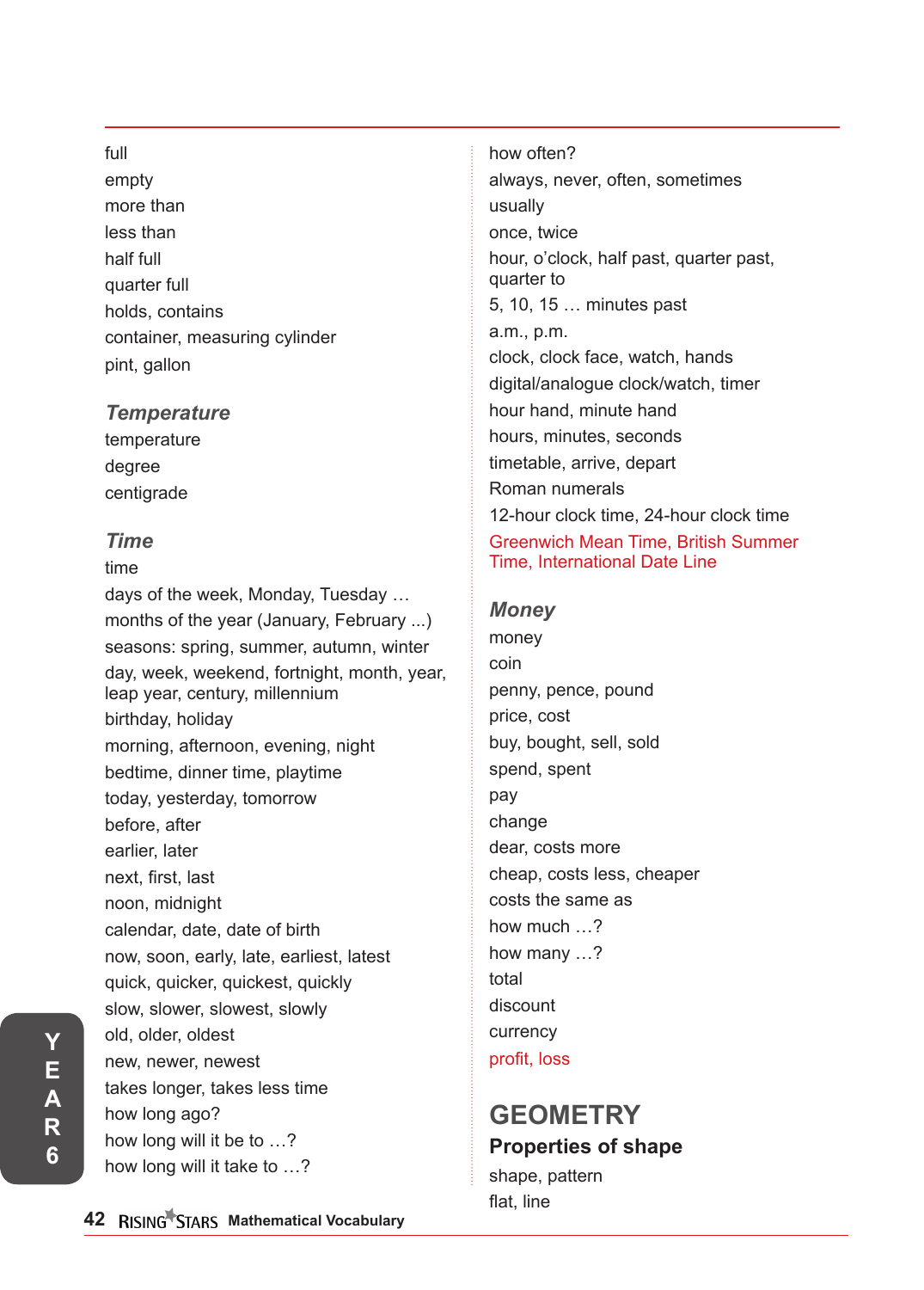curved, straight round hollow, solid sort make, build, construct, draw, sketch perimeter centre, radius, diameter circumference, concentric, arc net, open, closed surface angle, right-angled

congruent intersecting, intersection

#### plane

base, square-based size bigger, larger, smaller symmetry, symmetrical, symmetrical pattern line symmetry reflect, reflection axis of symmetry, reflective symmetry pattern, repeating pattern match regular, irregular

### *2-D shape*

2-D, two-dimensional corner, side point, pointed rectangle (including square), rectangular, oblong rectilinear circle, circular triangle, triangular equilateral triangle, isosceles triangle, scalene triangle pentagon, pentagonal hexagon, hexagonal heptagon octagon, octagonal quadrilateral

parallelogram, rhombus, trapezium, kite polygon right-angled parallel, perpendicular x-axis, y-axis, quadrant

# *3-D shape* 3-D, three-dimensional face, edge, vertex, vertices cube, cuboid pyramid sphere, hemisphere, spherical cone cylinder, cylindrical prism, triangular prism tetrahedron, polyhedron octahedron dodecahedron net, open, closed

## **Position and direction**

position over, under, underneath above, below top, bottom, side on, in outside, inside around in front, behind front, back beside, next to opposite apart between middle, edge centre corner direction journey, route left, right up, down